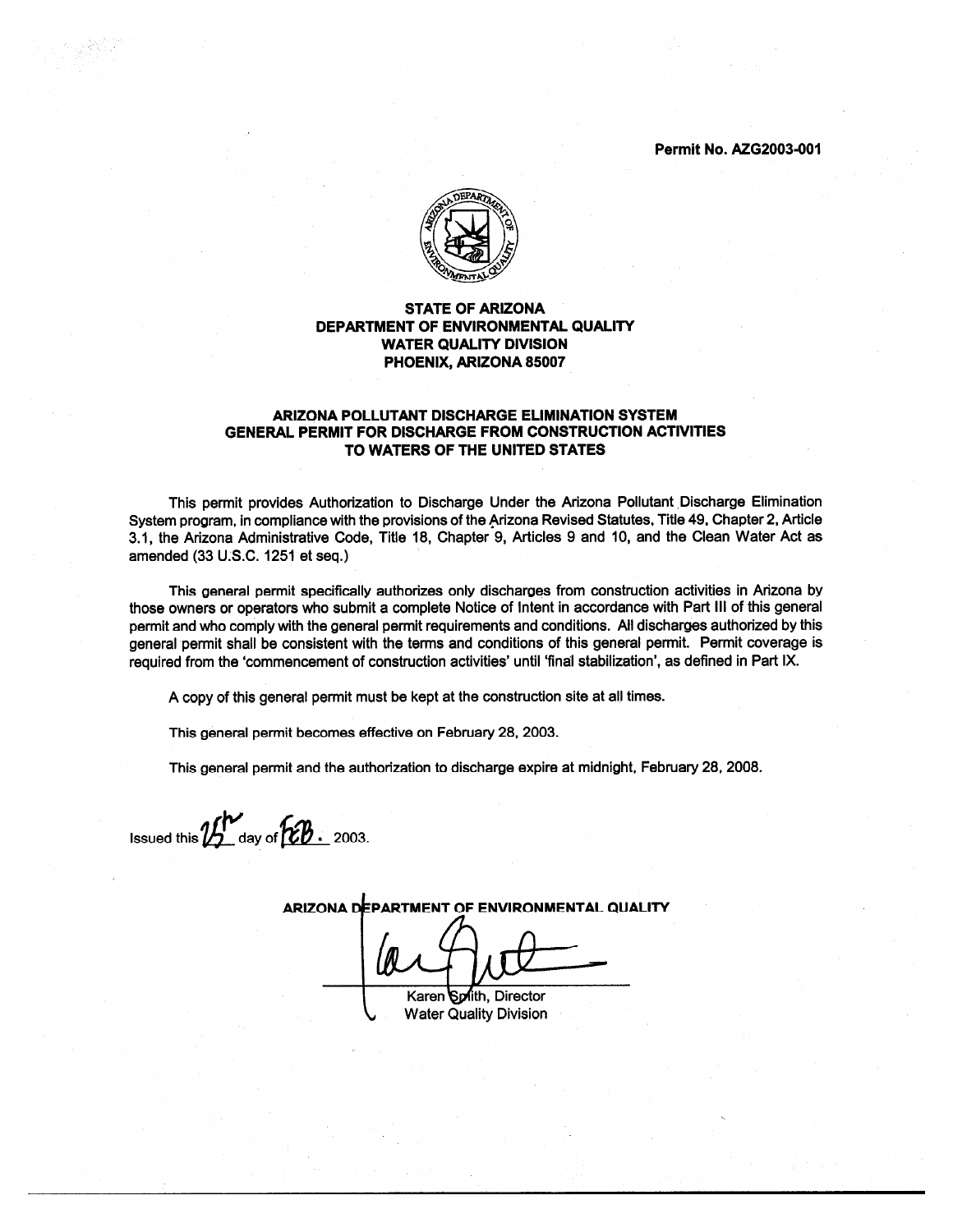# **TABLE OF CONTENTS**

|                 | PART I. COVERAGE UNDER THIS GENERAL PERMIT A And A Anthropology ART I. COVERAGE UNDER THIS GENERAL PERMIT A A A |
|-----------------|-----------------------------------------------------------------------------------------------------------------|
| А.              |                                                                                                                 |
| В.              |                                                                                                                 |
| C.              |                                                                                                                 |
|                 | 1.                                                                                                              |
|                 | 2.                                                                                                              |
| D.              |                                                                                                                 |
|                 | 1.                                                                                                              |
|                 | 2.                                                                                                              |
|                 | 3.                                                                                                              |
|                 | 4.                                                                                                              |
|                 | 5.                                                                                                              |
|                 | 6.                                                                                                              |
| E.              |                                                                                                                 |
|                 | 1.                                                                                                              |
|                 | 2.                                                                                                              |
|                 | 3.                                                                                                              |
|                 |                                                                                                                 |
|                 |                                                                                                                 |
| Α.              | Application for Coverage.                                                                                       |
| <b>B.</b>       |                                                                                                                 |
|                 | 1.                                                                                                              |
|                 | 2.                                                                                                              |
|                 | 3.                                                                                                              |
|                 | 4.                                                                                                              |
| C.              |                                                                                                                 |
|                 |                                                                                                                 |
|                 |                                                                                                                 |
| Α.              |                                                                                                                 |
| <b>B.</b>       |                                                                                                                 |
|                 | 1.                                                                                                              |
|                 | The Permit Waiver Certification Based on Low Erosion Potential. 8<br>2.                                         |
|                 | 3.                                                                                                              |
|                 | 4.                                                                                                              |
| C.              |                                                                                                                 |
|                 | 1.                                                                                                              |
|                 | 2.                                                                                                              |
|                 | 3.                                                                                                              |
|                 | 4.                                                                                                              |
| D.              |                                                                                                                 |
| Ε.              |                                                                                                                 |
| F.              | Notification to Receiving MS4s/Local Authorities (and contain the contact of the 10                             |
| <b>PART IV.</b> | STORMWATER POLLUTION PREVENTION PLANS (SWPPPs)  10                                                              |
| Α.              |                                                                                                                 |
|                 |                                                                                                                 |
| В.<br>C.        |                                                                                                                 |
|                 |                                                                                                                 |
|                 | 1.                                                                                                              |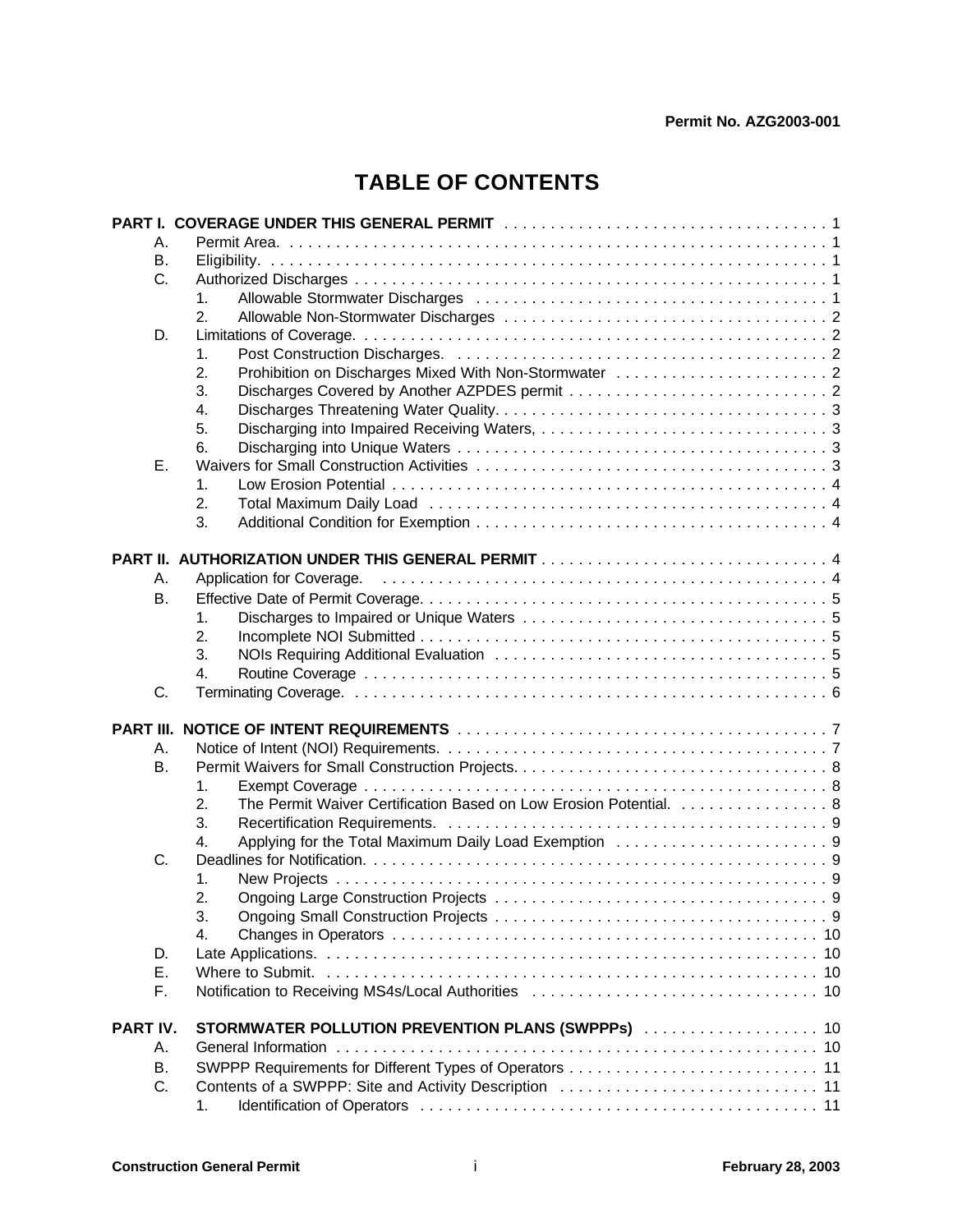|                  | 2. |  |
|------------------|----|--|
|                  | 3. |  |
|                  | 4. |  |
|                  | 5. |  |
|                  | 6. |  |
| D.               |    |  |
|                  | 1. |  |
|                  |    |  |
|                  | 2. |  |
|                  | 3. |  |
|                  | 4. |  |
|                  | 5. |  |
|                  | 6. |  |
|                  | 7. |  |
|                  | 8. |  |
| Е.               |    |  |
| F.               |    |  |
| G.               |    |  |
|                  |    |  |
| Η.               |    |  |
|                  | 1. |  |
|                  | 2. |  |
|                  | 3. |  |
|                  | 4. |  |
|                  | 5. |  |
|                  | 6. |  |
|                  | 7. |  |
| I.               |    |  |
| J.               |    |  |
| Κ.               |    |  |
|                  |    |  |
|                  |    |  |
|                  |    |  |
| А.               |    |  |
| В.               |    |  |
| C.               |    |  |
| D.               |    |  |
| Ε.               |    |  |
|                  |    |  |
| <b>PART VI.</b>  |    |  |
| А.               |    |  |
| В.               |    |  |
| C.               |    |  |
|                  |    |  |
| <b>PART VII.</b> |    |  |
|                  |    |  |
| Α.               |    |  |
| <b>B.</b>        |    |  |
| C.               |    |  |
| D.               |    |  |
| Ε.               |    |  |
|                  |    |  |
| F.               |    |  |
| G.               |    |  |
| Η.               |    |  |
| L.               |    |  |
|                  |    |  |
| J.               |    |  |
| Κ.               | 1. |  |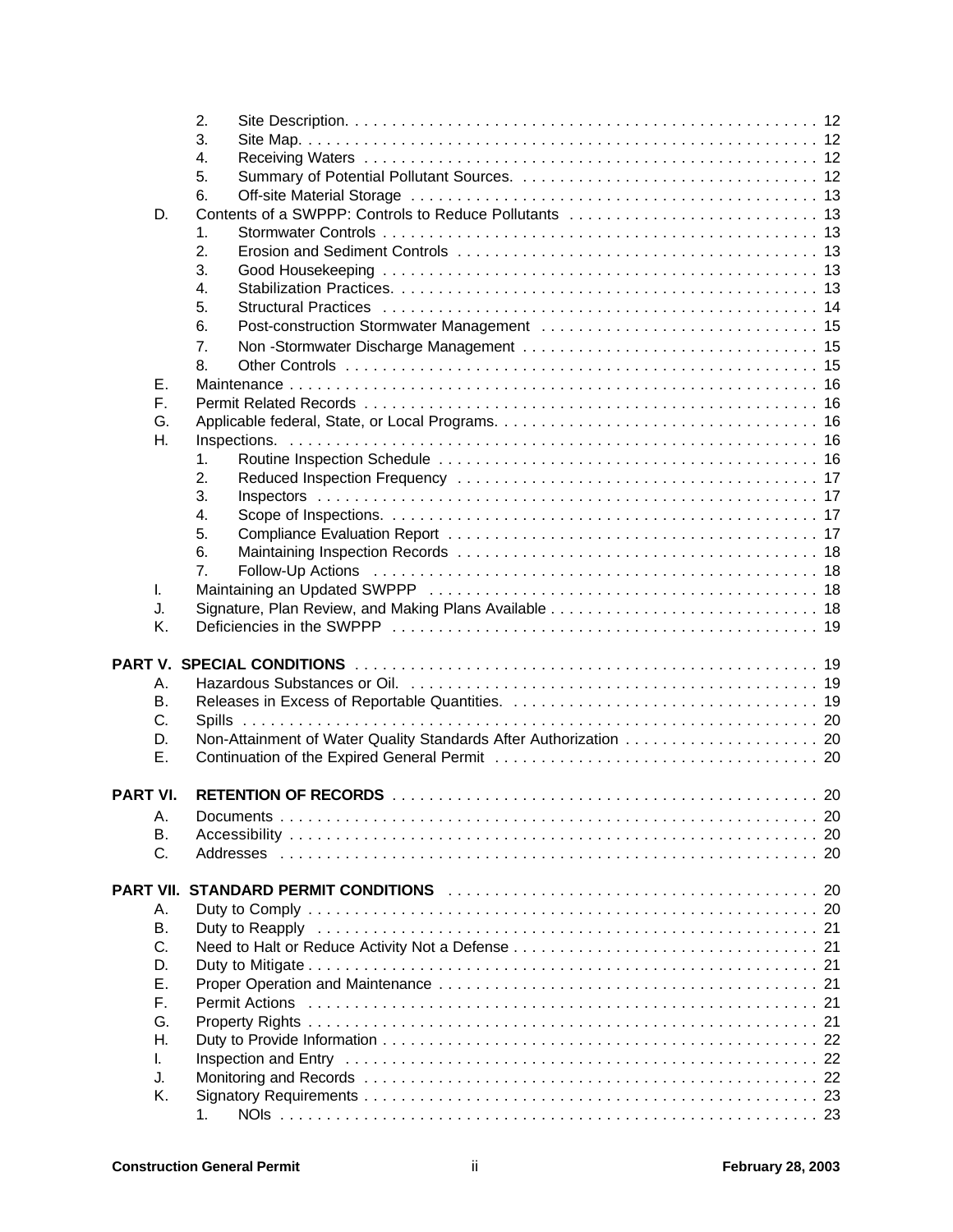|             | 2.                                                                                 |  |
|-------------|------------------------------------------------------------------------------------|--|
|             | 3.                                                                                 |  |
|             | 4.                                                                                 |  |
| L.          |                                                                                    |  |
|             | $\mathbf{1}$ .                                                                     |  |
|             | 2.                                                                                 |  |
|             | 3.                                                                                 |  |
|             | 4.                                                                                 |  |
|             | 5.                                                                                 |  |
|             | 6.                                                                                 |  |
|             | $\overline{7}$ .                                                                   |  |
| М.          |                                                                                    |  |
|             | $\mathbf{1}$ .                                                                     |  |
|             | 2.                                                                                 |  |
|             | 3.                                                                                 |  |
|             | 4.                                                                                 |  |
| N.          |                                                                                    |  |
|             | $\mathbf 1$                                                                        |  |
|             | $\overline{2}$                                                                     |  |
|             | 3.                                                                                 |  |
|             | $\mathbf{4}$                                                                       |  |
| O.          |                                                                                    |  |
| $P_{\perp}$ |                                                                                    |  |
| Q.          |                                                                                    |  |
| R.          |                                                                                    |  |
| S.          | Requiring Coverage Under an Individual Permit or an Alternative General Permit. 28 |  |
| T.          |                                                                                    |  |
|             |                                                                                    |  |
| PART VIII.  |                                                                                    |  |
| Α.          |                                                                                    |  |
| <b>B.</b>   |                                                                                    |  |
|             |                                                                                    |  |
|             |                                                                                    |  |
|             |                                                                                    |  |
|             |                                                                                    |  |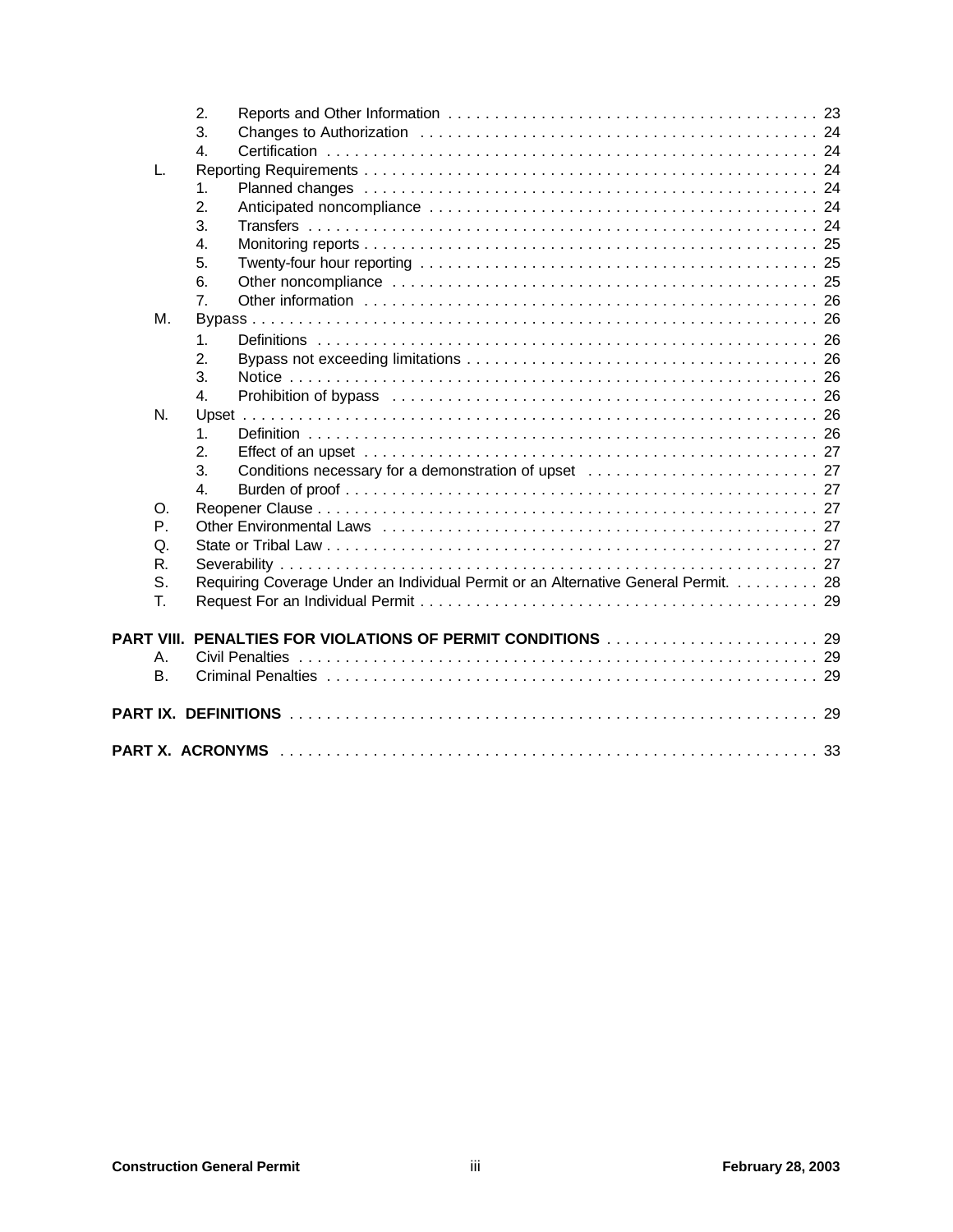#### **PART I. COVERAGE UNDER THIS GENERAL PERMIT**

- **A. Permit Area.** This general permit covers the state of Arizona, except for Indian country.<sup>1</sup>
- **B. Eligibility.** This general permit authorizes discharges from large construction activities as defined in 40 CFR 122.26(b)(14)(x) and small construction activities as defined in 40 CFR 122.26(b)(15)(i), provided the operator complies with all the requirements of this general permit and submits a Notice of Intent (NOI) in accordance with Part III of this general permit. Note these and other federal regulations referenced in this permit are incorporated by reference as state rules in Arizona Administrative Code (A.A.C.) R 18-9-A905.

Any discharges that do not comply with the eligibility conditions of this permit are not authorized by the permit. A person must either apply for a separate AZPDES permit to cover the ineligible discharge(s), cease the discharge(s), or take necessary steps to make the discharge(s) eligible for coverage under this permit.

#### **C. Authorized Discharges.**

- 1. Allowable Stormwater Discharges. An operator may discharge pollutants in:
	- a. Discharges of stormwater runoff associated with construction activities as defined in 40 CFR 122.26(b)(14)(x) and 40 CFR 122.26(b)(15)(i);
	- b. Discharges designated by the Department as requiring a stormwater permit under 40 CFR 122.26(a)(1)(v); 40 CFR 122.26(b)(15)(ii); or under 40 CFR 122.26(a)(9) and 40 CFR 122.26(b)(14)(x);
	- c. Discharges from support activities (e.g., concrete or asphalt batch plants, equipment staging yards, material storage areas, excavated material disposal areas, borrow areas) provided:
		- i. The support activity is directly related to a construction site that is required to have NPDES or AZPDES permit coverage for discharges of stormwater associated with construction activity;
		- ii. The support activity is not a commercial operation serving multiple unrelated construction projects by different operators, and does not operate beyond the completion of the construction activity at the last construction project it supports; and
		- iii. Appropriate controls and measures covering the discharges from the support activity areas are identified in a stormwater pollution prevention plan (SWPPP);
	- d. Non-stormwater discharges as noted in Part I.C.2 or otherwise specifically allowed by the permit; and
	- e. Discharges comprised of a discharge listed in (a) through (d) above commingled with a discharge authorized by a different NPDES or AZPDES permit and/or a discharge that does not require AZPDES permit authorization.

<sup>1</sup>The state of Arizona, Department of Environmental Quality, Water Quality Division, does not have permit authority for Indian country. Construction discharge permits for Indian country within the state must be acquired through EPA Region IX or other appropriate permitting authority.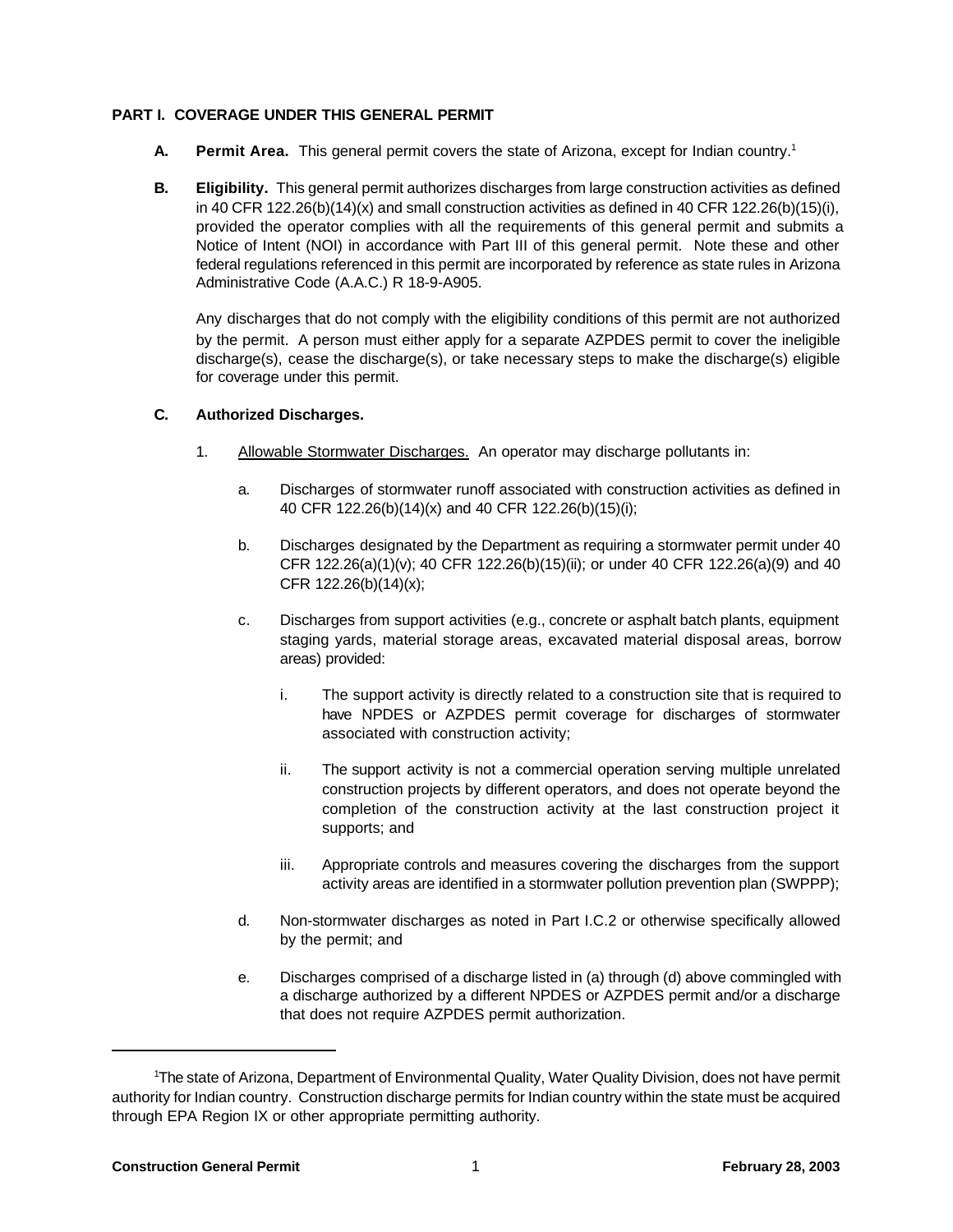- 2. Allowable Non-Stormwater Discharges. An operator may discharge the following nonstormwater discharges, provided they are not a significant source of pollutants and the operator implements appropriate BMPs to minimize pollutants discharged per Part IV.D.7.
	- a. Discharges from fire-fighting activities;
	- b. Fire hydrant flushing;
	- c. Waters used to wash vehicles where detergents are not used;
	- d. Water used to control dust, provided effluent or other wastewaters are not used;
	- e. Potable water sources including water line flushing;
	- f. Routine external building wash down where detergents are not used;
	- g. Pavement wash waters where spills or leaks of toxic or hazardous materials have not occurred (unless all spilled material has been removed) and where detergents are not used;
	- h. Uncontaminated air conditioning or compressor condensate;
	- i. Uncontaminated ground water or spring water;
	- j. Foundation or footing drains where flows are not contaminated with process materials such as solvents;
	- k. Potable water well flushing where the receiving waters are ephemeral,
	- l. Water used for compacting soil, provided effluent or other wastewaters are not used;
	- m. Water used for drilling and coring such as for evaluation of foundation materials, where flows are not contaminated with additives; and
	- n. Water obtained from dewatering operations/foundations in preparation for and during excavation and construction.

# **D. Limitations of Coverage.**

- 1. Post Construction Discharges. This general permit does not authorize stormwater discharges that originate from the site after construction activities have been completed and the site, including any temporary support activity site, has undergone final stabilization. Post-construction stormwater discharges from industrial sites may need to be covered by a separate AZPDES permit.
- 2. Prohibition on Discharges Mixed With Non-Stormwater. This general permit does not authorize discharges that are mixed with sources of non-stormwater except as allowed in Part I.C.
- 3. Discharges Covered by Another AZPDES permit. This general permit does not authorize stormwater discharges associated with construction activity that have been covered under an individual permit or have been required to obtain coverage under an alternative general permit per Part VII.S.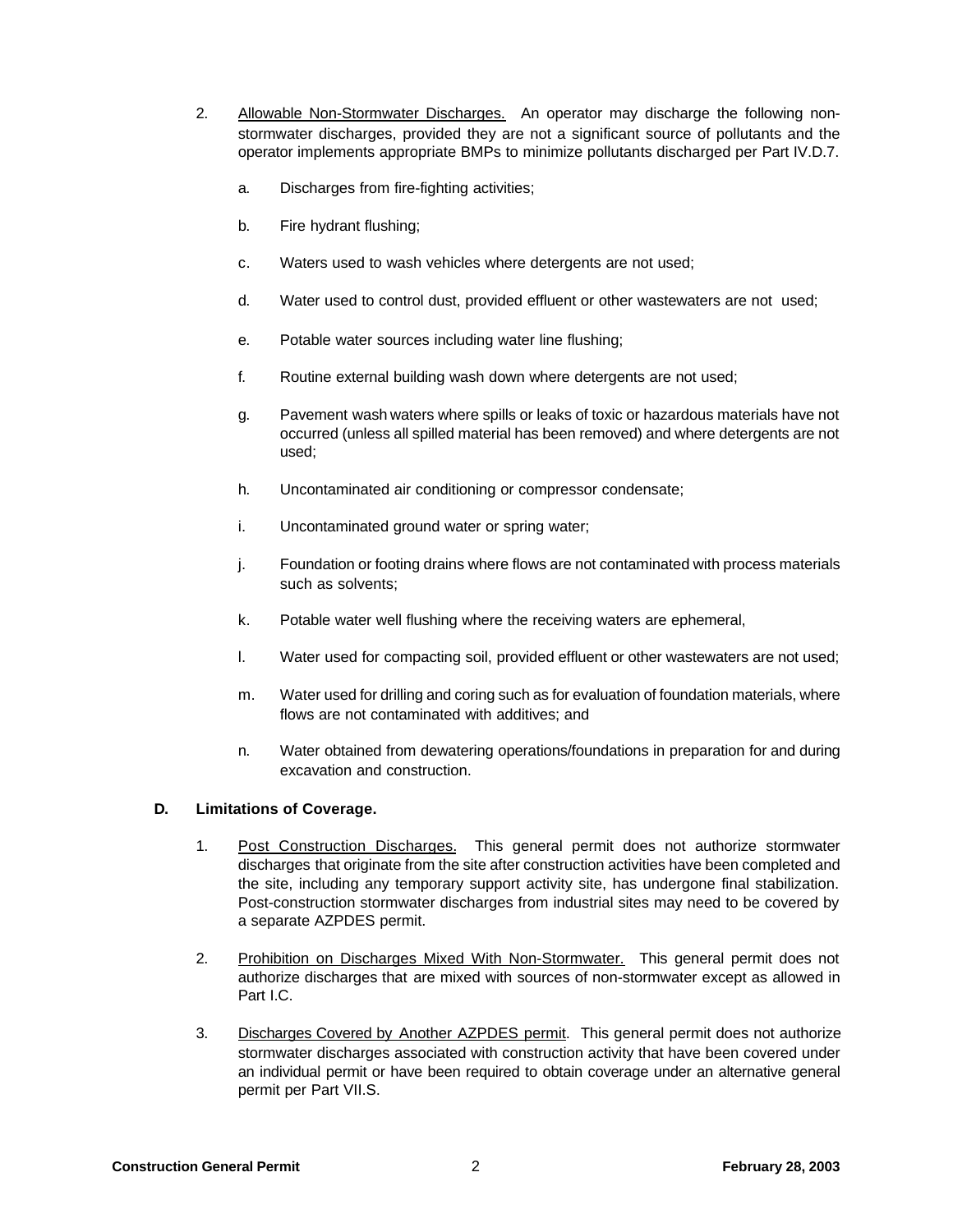- 4. Discharges Threatening Water Quality. This permit does not authorize discharges that will cause or contribute to non-attainment of water quality standards or to the designated use of receiving waters. The operator must design and implement Best Management Practices (BMPs) sufficient to meet this requirement.
- 5. Discharging into Impaired Receiving Waters, An operator is not automatically eligible to discharge under this permit if the site is within 1/4 mile of receiving waters and/or tributaries listed as impaired under 303(d) of the Clean Water Act.
	- a. To receive approval, the Notice of Intent and SWPPP shall be submitted to the Department for review to determine whether the SWPPP and the selected BMPs are sufficiently protective of water quality. The SWPPP must specifically identify BMPs and/or other controls that will minimize discharge of pollutants from the site. The SWPPP shall include a proposal for monitoring to determine if BMPs and controls are effective.
	- b. If a discharge contains pollutants for which a TMDL has been established, the SWPPP must specifically identify BMPs and/or other controls necessary to ensure the discharges will be consistent with the provisions of the TMDL.
	- c. If the operator receives a notification from ADEQ stating that there are concerns with the SWPPP, the operator must revise it so that there is greater assurance that the discharge will not cause or contribute to non-attainment of SWQS. Prior to approval, the Department may require that specific controls or monitoring be implemented or specific BMP design criteria be followed.
	- d. Within 32 business days of receipt, ADEQ will notify the operator whether: 1) it is acceptable to proceed under the general permit; 2) the SWPPP needs revisions; or 3) there is cause for eligibility denial. If notification is not received in this time-frame, the operator may assume coverage under this permit.
- 6. Discharging into Unique Waters. An operator is not automatically eligible to discharge under this permit if the site is within 1/4 mile of receiving waters or their tributaries listed as unique in R18-11-112.
	- a. To receive approval, the Notice of Intent and SWPPP shall be submitted to the Department for review to determine whether the SWPPP and the selected BMPs are sufficiently protective of water quality. The SWPPP must specifically identify BMPs and/or other controls that ensure the discharges will minimize discharge of pollutants from the site and that no degradation of the receiving water will occur. The SWPPP shall include a proposal for monitoring to determine if BMPs and controls are effective.
	- b. If the operator receives a notification from ADEQ stating that there are concerns with the SWPPP, the operator must revise it so that there is greater assurance that SWQS will be met. Prior to approval, the Department may require that specific controls or monitoring be implemented or specific BMP design criteria be followed.
	- c. Within 32 business days of receipt, ADEQ will notify the operator whether: 1) it is acceptable to proceed under the general permit; 2) the SWPPP needs revisions; or 3) there is cause for an eligibility denial. If notification is not received in this timeframe, the operator may assume coverage under this permit.
- **E. Waivers for Small Construction Activities.** There are two scenarios under which the Department may exempt a small construction operator from the requirement to obtain coverage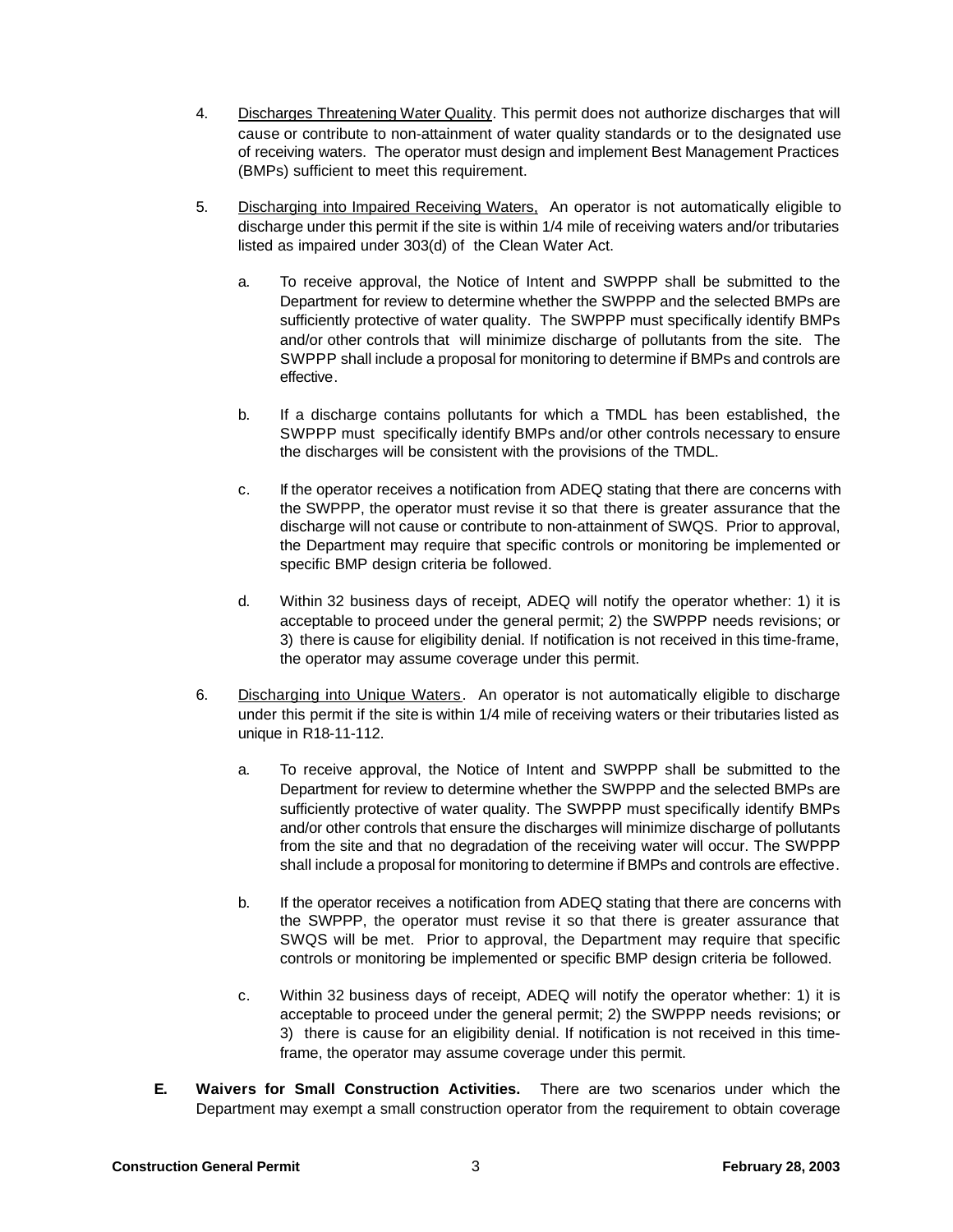under a stormwater permit. These exemptions are predicated on certain criteria being met and proper application procedures being followed:

1. Low Erosion Potential. The small construction project's rainfall erosivity factor calculation ("R" in the Revised Universal Soil Loss Equation) must be less than 5 during the **entire** period of construction activity. The applicant must certify to the Department that construction activity will occur only when the rainfall erosivity factor is less than 5. The erosivity factor must be calculated using EPA approved methods or by using ADEQ's Smart NOI database. If the operator calculates this number, the calculation and methods used must be submitted on the waiver form.

The period of construction activity begins at initial earth disturbance and ends with final site stabilization. The operator must submit a Permit Waiver Certification form to the Department before commencing construction activities in accordance with Part III.B. If construction activity will continue past the date specified in the certification, the applicant must follow the recertification requirements in Part III.B.3.

*Note: The rainfall erosivity factor is based on Agriculture Handbook Number 703, Predicting Soil Erosion by Water: A Guide to Conservation Planning With the Revised Universal Soil Loss Equation (RUSLE), pages 21–64, dated January 1997.* This information is available on EPA's web site at http://www.epa.gov/owm/sw/.

- 2. Total Maximum Daily Load. Stormwater controls are not needed when an EPA-approved "total maximum daily load" (TMDL) indicates that receiving water quality will not be impacted by discharges from small construction sites. The TMDL must specifically address the pollutant(s) of concern and conclude that waste load allocations for small construction sites are unneeded to protect water quality, expected growth in pollutant contributions from all sources, and a margin of safety. The applicant must certify to the Department that all construction activity and stormwater discharges will occur within the drainage area addressed by the TMDL. An exemption from the requirements of this permit on the basis of a TMDL must be obtained directly from the Department in accordance with Part III.B.4 and requested at least 32 business days before any construction occurs.
- 3. Additional Condition for Exemption. Persons that are not required to file for permit coverage per this section, must operate exempt construction sites in a manner that minimizes pollutants in the discharges. In the event discharges from the site may cause or contribute to non-attainment of water quality standards, ADEQ may require the operator to obtain permit coverage.

#### **PART II. AUTHORIZATION UNDER THIS GENERAL PERMIT**

- **A. Application for Coverage.** A person may be authorized to discharge under this permit only if the stormwater discharge is associated with construction activities from the project site. An applicant seeking authorization to discharge under this general permit shall:
	- 1. Meet the eligibility requirements under Part I.B;
	- 2. Develop and implement a SWPPP that meets Part IV of this permit and that covers either the entire site or all portions of the site for which the person is an operator. A ''joint'' SWPPP may be developed and implemented as a cooperative effort where there is more than one operator at a site. The SWPPP must be prepared prior to submission of the Notice of Intent (NOI) and must be implemented prior to the start of construction; and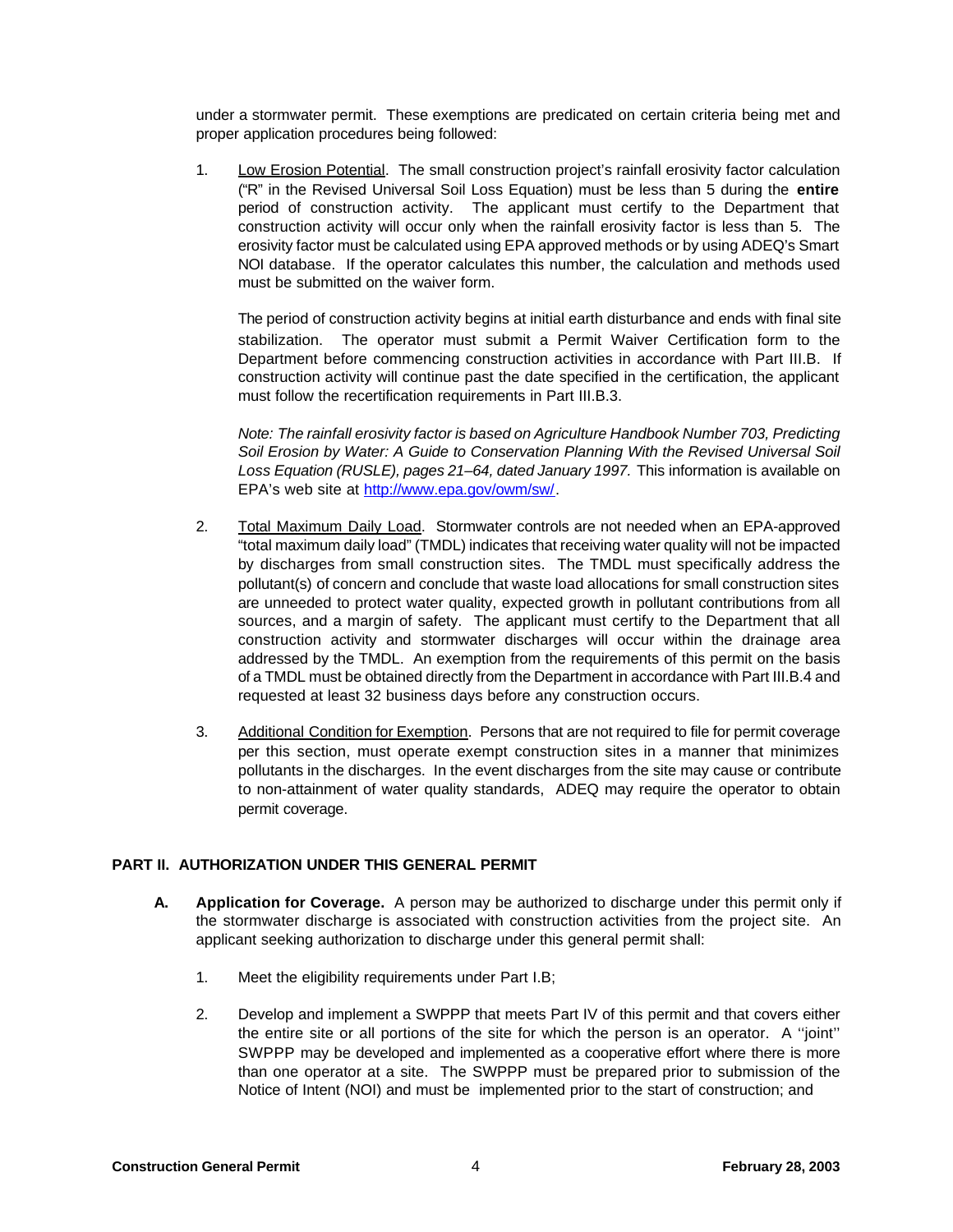- 3. Submit to the Department a complete and accurate NOI Form in Appendix A (or a photocopy/reproduction). Other NOI options (i.e., electronic submission) may also be used if the Department notifies dischargers of alternatives either directly, by public notice, or by making information available on the internet. If the facility has the potential to discharge to a municipal separate storm sewer system (MS4), the applicant must also forward a copy of the completed NOI to the owner/ operator of the MS4 system at the time it is submitted to the Department.
	- a. Whenever the operator changes or another is added during the construction project, the new operator must also submit an NOI to be authorized under this permit.
	- b. Only one NOI need be submitted to cover all of one operator's activities on the common plan of development or sale (e.g., the operator does not need to submit a separate NOI for each separate lot in a residential subdivision or for two separate buildings being constructed at a manufacturing facility, provided the SWPPP covers each area for which the operator has control).
	- c. If discharges to a unique or impaired water are proposed, the SWPPP must be submitted along with the NOI.
- 4. Submission of the NOI demonstrates the operator's intent to be covered by this permit; it is not a determination by the Department that the operator has met the eligibility requirements for the permit. Discharges are not authorized if ADEQ notifies the operator that further evaluation is necessary, or the discharges were never eligible for coverage under this permit.

## **B. Effective Date of Permit Coverage.**

- 1. Discharges to Impaired or Unique Waters. Applicants with a discharge that may reach impaired or unique waters are not authorized under this permit for a minimum of 32 business days following receipt of the NOI and SWPPP. ADEQ may notify operators within this timeframe that there is cause for SWPPP amendment, or denial of coverage as specified in Parts 1.D.5 and 1.D.6 of this permit. If notification is not received in the 32 business day time-frame, the operator may assume coverage under this permit.
- 2. Incomplete NOI Submitted.
	- a. If ADEQ notifies the operator that an NOI is incomplete or incorrect, the operator must resubmit an amended NOI if the operator still intends to obtain coverage under this permit.
	- b. Whether or not ADEQ notifies the operator of a deficiency in the NOI, discharges are not authorized under this permit if the operator submits an incomplete or incorrect NOI.
- 3. NOIs Requiring Additional Evaluation. ADEQ may inform an operator that authorization to discharge will not occur for up to 32 business days in the event that screening of any NOI provides information requiring further evaluation. This notification may be made either in writing, electronically, by fax or phone contact. The notification typically will be made within 2 business days after receipt of the NOI. Operators who receive notice of a delay in coverage may discharge 32 business days after the date the NOI is received unless further notice is received from ADEQ during this time-frame. Such further notice may confirm authorization to discharge or deny permit coverage and require an application for individual permit.
- 4. Routine Coverage. Except as provided in B.1 through B.3. above, all eligible operators are authorized to discharge stormwater from construction activities under the terms and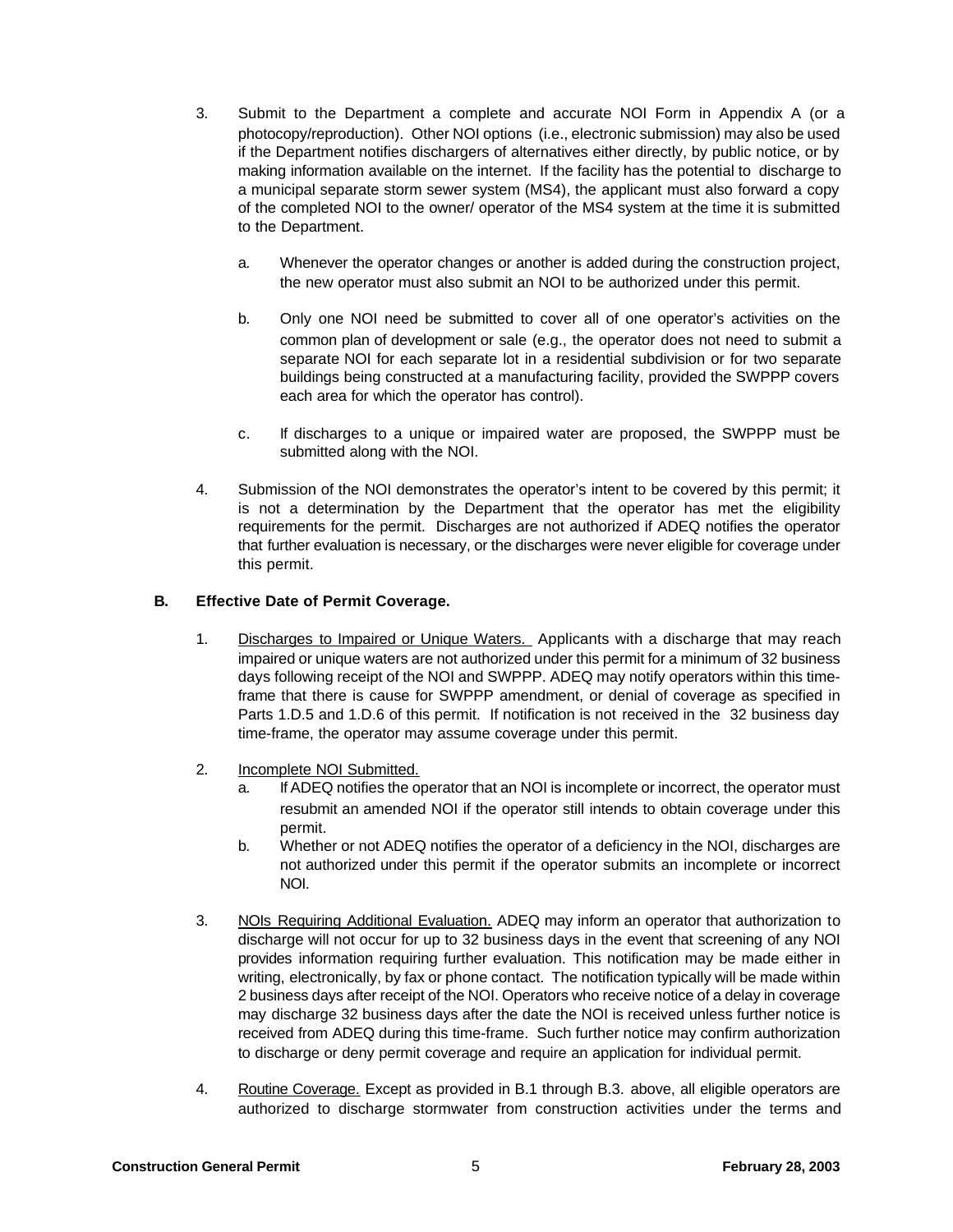conditions of this permit two business days after the date that a complete and accurate NOI is received (see definitions) by ADEQ's Water Quality Division. Sections B.1 and B.3 above, do not apply to operators of on-going construction projects that were authorized to discharge under the 1998 construction general permit (63 FR 7858, February 17, 1998 for EPA Region 9), and that comply with the conditions of Part III.C.2.

#### **C. Terminating Coverage.**

- 1. The operator shall submit a complete and accurate Notice of Termination (NOT) to the Department within 30 days after any of the following conditions have been met:
	- a. Final stabilization has been achieved on all portions of the site for which the operator is responsible;
	- b. Another operator has assumed control according to Part VII.K.3 over all areas of the site that have not been finally stabilized; or
	- c. For residential construction only, temporary stabilization has been completed and the residence has been transferred to the homeowner (or a homeowner's association).
- 2. The operator shall use the Notice of Termination (NOT) form in Appendix C (or a copy/reproduction). Other NOT options (i.e., electronic submission) may also be used if the Department notifies dischargers of alternatives either directly, by public notice, or by making information available on the internet. The NOT shall include:
	- a. The NPDES or AZPDES permit number for the stormwater discharge identified by the NOT;
	- b. The basis for submission of the NOT;
	- c. The name, address, and telephone number of the operator submitting the NOT;
	- d. The name of the project and street address (or a description of location if no street address is available) of the construction site for which the notification is submitted;
	- e. The latitude and longitude of the construction site: and
	- f. The following certification, signed by a qualified signatory as defined in Part VII.K.2 of this permit and the name and title of the person who signs. For construction projects with more than one operator, the operator must only make this certification for those portions of the construction site where he was authorized under this permit and not for areas where he was not an operator:

*"I certify under penalty of law that all stormwater discharges associated with construction activity from the identified facility that are authorized by a general permit have been eliminated or that I am no longer the operator of the facility or construction site. I understand that by submitting this Notice of Termination, I am no longer authorized to discharge stormwater associated with construction activity under this general permit, and that discharging pollutants in stormwater associated with construction activity to waters of the United States is unlawful under the Clean Water Act where the discharge is not authorized by a NPDES or AZPDES permit. I also understand that the submittal of this Notice of Termination does not release an operator from liability for any violations of this permit or the Clean Water Act."*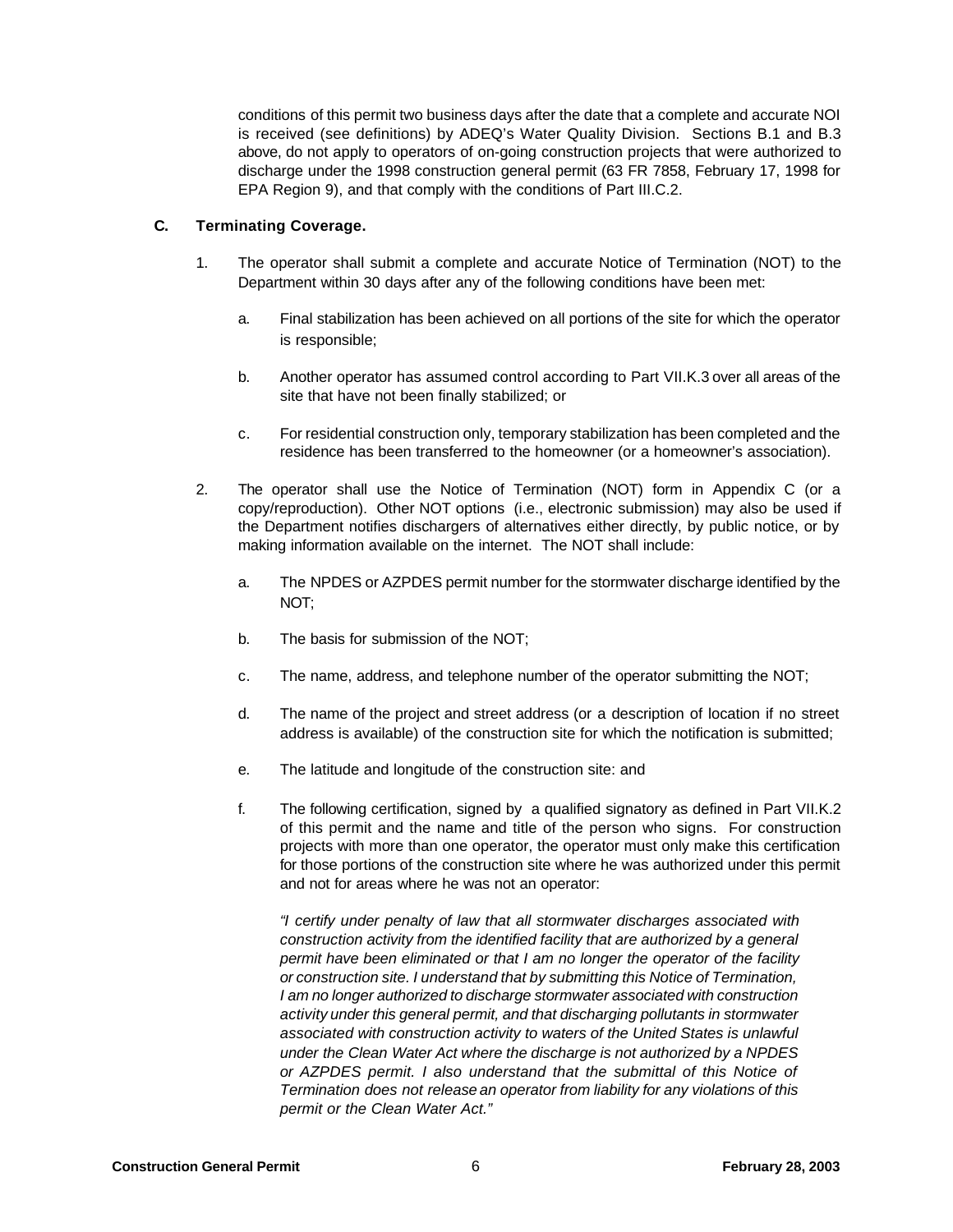For the purposes of this certification, 'elimination of stormwater discharges associated with construction activity' means that final stabilization (as defined in Part IX) has been completed for disturbed soils or that all stormwater discharges associated with construction activities have otherwise been eliminated, from the portion of the construction site where the operator had control.

- 3. If the facility is located within a municipal separate storm sewer system (MS4), the operator must also forward a copy of the completed NOT to the operator of the MS4 system at the time it is submitted to the Department.
- 4. Authorization to discharge terminates at midnight on the day a complete and accurate NOT is received by the Department.

## **PART III. NOTICE OF INTENT REQUIREMENTS**

*Important: The operator must read and understand all the conditions and requirements of this permit before submitting either of the applications described in Part III, Sections A and B.*

- **A. Notice of Intent (NOI) Requirements.** Construction site owners or operators who intend to seek authorization for their stormwater discharges under this general permit must submit a complete and accurate AZPDES NOI form to the Department. If the operator desires, or is required, to obtain an individual stormwater permit by ADEQ, the operator cannot use an NOI for this purpose. Instead, the operator must contact the Department for the proper application procedure. The NOI form contains the following information:
	- 1. The name, address, and telephone number of the construction site operator;
	- 2. Whether the operator is a federal, state, tribal, private, or other public entity;
	- 3. The type of project and whether the project is part of a greater plan of development;
	- 4. The name (or other identifier), address, county of the construction project or site;
	- 5. An accurate latitude/longitude of the construction project or site at the point nearest to the receiving water;
	- 6. Whether the site is located on Indian Country lands;
	- 7. Confirmation that a SWPPP has been developed and will be implemented prior to commencement of construction activities;

*Note: Except for discharges to unique or impaired waters, DO NOT include copies of SWPPPs, local plans, or permit language with the NOI submission*.

- 8. The location where the SWPPP may be viewed and the name and telephone number of a contact person for scheduling viewing times;
- 9. The name of the receiving water(s).
- 10. The name of the municipal separate storm sewer system or any privately owned conveyance into which you have a potential to discharge, if applicable;
- 11. Estimates of the total project acreage and the acreage to be disturbed by the operator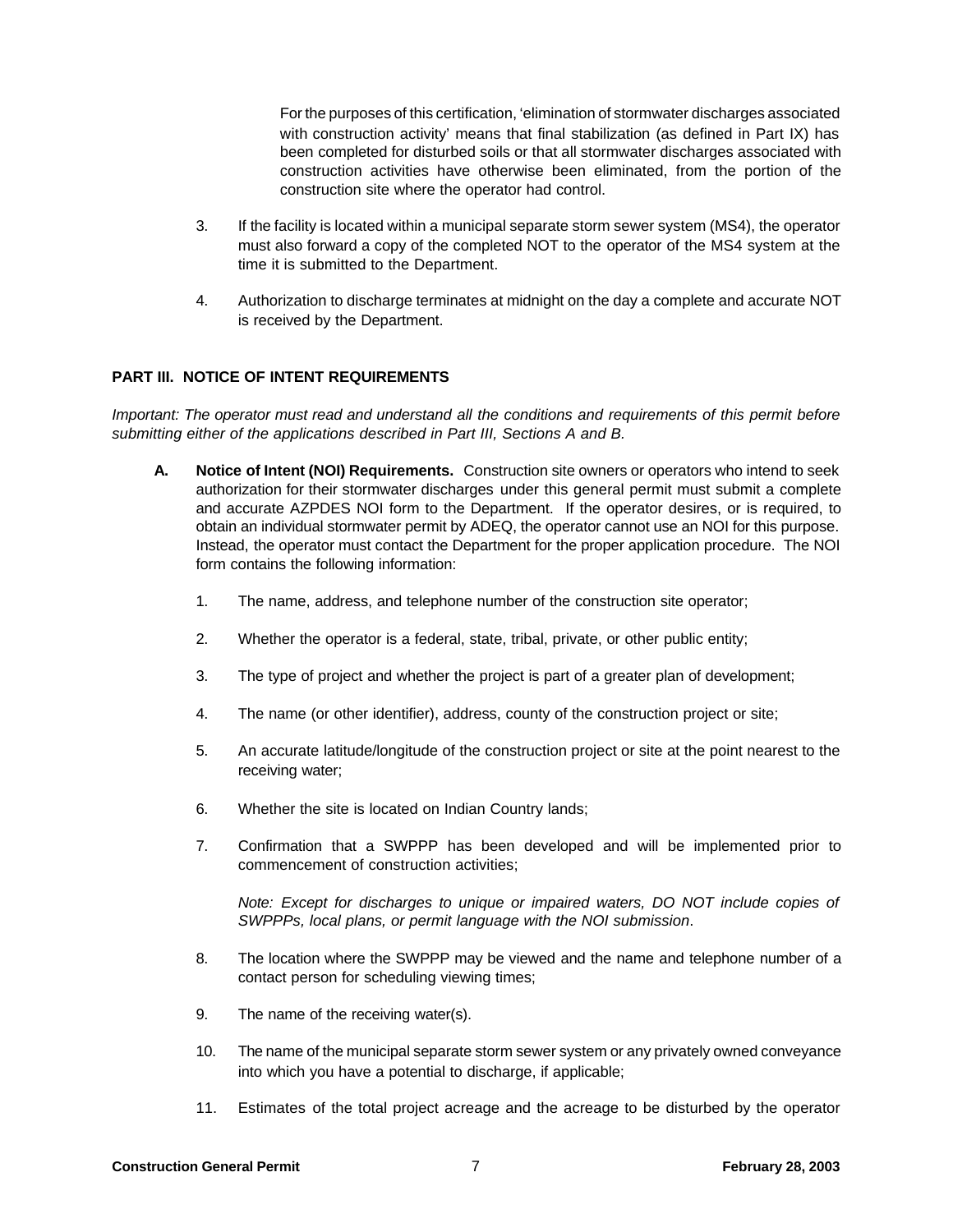submitting the NOI, to the nearest  $\frac{1}{2}$  acre;

- 12. The operator's estimated project start and completion dates;
- 13. Any non-stormwater discharges expected to be associated with construction activities at the site;
- 14. Whether the project has or will need any other environmental permits or approvals, including subdivision approvals and 404 permits, and the permit number, if applicable;
- 15. If a linear project, the operator shall state whether any portion is within 1/4 mile of an impaired or unique water; and
- 16. The following certification statement, signed and dated by a qualified signatory, as defined in Part VII.K.1, and the name and title of the person who signs:

*"I certify under penalty of law that this document and all attachments were prepared under my direction or supervision in accordance with a system designed to assure that qualified personnel properly gather and evaluate the information submitted. Based on my inquiry of the person or persons who manage this system, or those persons direction responsible for gathering the information, I believe the information submitted is true, accurate, and complete. I am aware that there are significant penalties for submitting false information, including the possibility of fine and imprisonment. In addition I certify that the permittee will comply with all terms and conditions stipulated in General Permit No. AZG2003-001 issued by the Director."*

#### **B. Permit Waivers for Small Construction Projects.**

- 1. Exempt Coverage. An operator of a small construction activity may be exempted from obtaining coverage under a stormwater permit based on:
	- a. A total maximum daily load (TMDL) determination for the receiving waterbody. See Part III.B.4 for how to apply for this waiver.
	- b. A low potential for soil erosion during the active construction phase of the project. Low potential for erosion is defined as a rainfall erosivity (R) factor of less than 5 as calculated per the Method specified in EPA Fact Sheet 3.1, EPA 833-F-00-014 (which can be accessed via ADEQ's website) or determined by ADEQ's "Smart NOI" website. To be granted this exemption, a small construction operator must submit a Permit Waiver Certification form.

*Note: Construction activities that will disturb 5 acres or greater cannot be exempted from stormwater permitting requirements. Also, construction activities that disturb less than 5 acres, but the parcel is part of a greater (5 acres or more) common plan of development or sale can not be exempted. Additionally, should a calculated erosivity factor conflict with the factor calculated by the Smart NOI website, the Department shall rely on the website for the final determination.*

- 2. The Permit Waiver Certification Based on Low Erosion Potential. An operator of a construction activity that is eligible for a waiver based on low erosivity potential must provide the following information on the Waiver Certification Form:
	- a. The name, address, and telephone number of the construction site operator(s);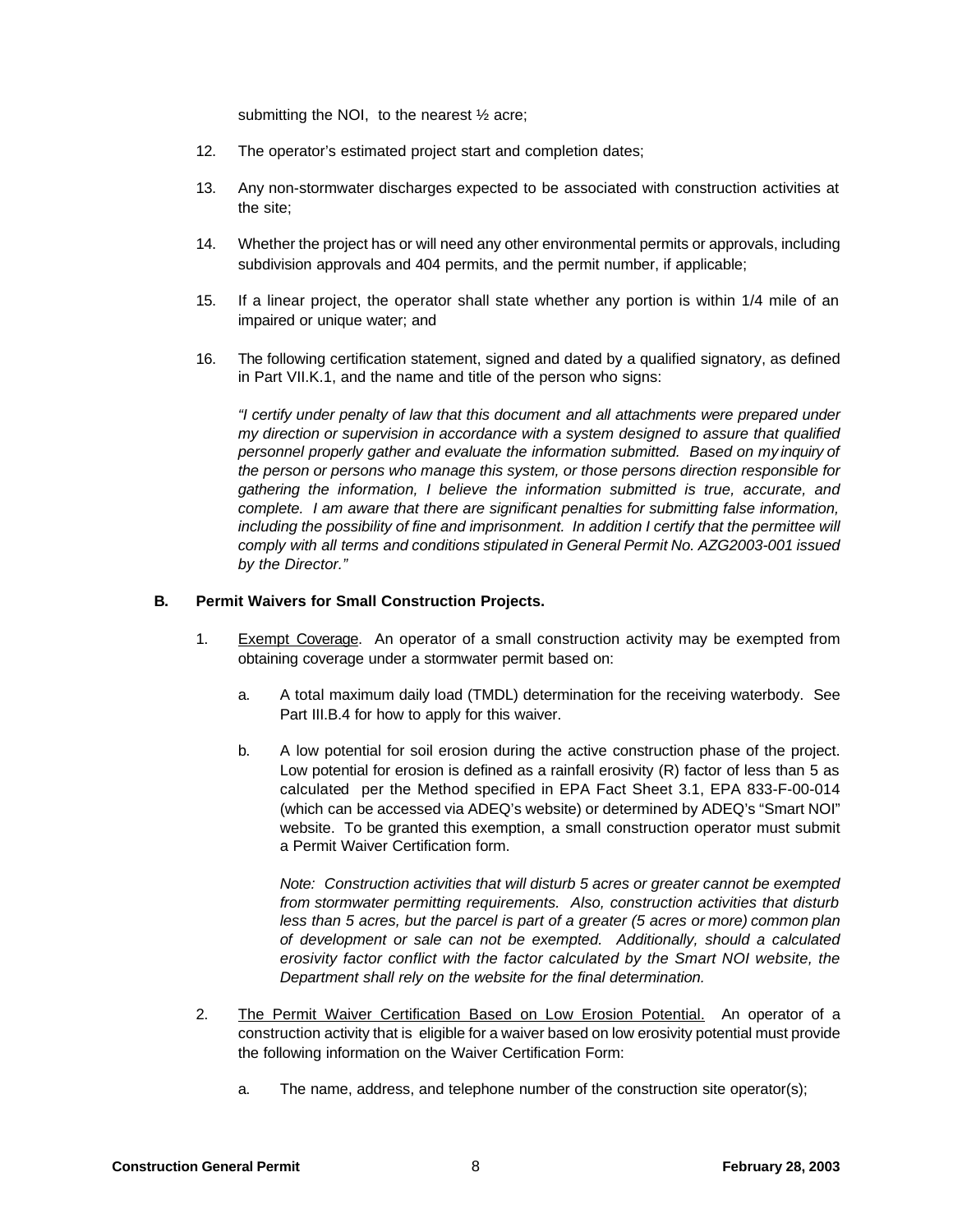- b. The name (or other identifier), address, county, of the construction project or site;
- c. A complete and accurate latitude/longitude of the construction project or site;
- d. Project start and completion (final stabilization) dates
- e. Estimates of the total project acreage and the acreage to be disturbed by the operator submitting the NOI, to the nearest ½ acre;
- e. If there is any potential for discharge through a municipal separate storm sewer system, the name of the municipal operator of the storm sewer;
- f. Verification that the rainfall erosivity factor calculation that applies to the active construction phase at the project site is less than five (5) calculated either per the Method specified in EPA Fact Sheet 3.1, EPA 833-F-00-014 which can be found via ADEQ's website, or the Arizona "Smart NOI" system;
- f. The certification statement, signed by a qualified signatory as defined in Part VII.K.1.
- 3. Recertification Requirements. If the small construction project continues beyond the projected completion date given on the Permit Waiver Certification, the operator must recalculate the rainfall erosivity factor for the new project duration. If the R factor is below five, the operator may resubmit the Permit Waiver Certification form with all applicable inputs updated. The new Permit Waiver Certification form must be received at ADEQ at least two business days before the project completion date indicated on the original Permit Waiver Certification form to assure the exemption from permitting requirements is uninterrupted. If the new R factor is five or above, the operator must prepare a SWPPP and submit an NOI as required under Part III, Sections A and E.
- 4. Applying for the Total Maximum Daily Load Exemption. If an operator believes that a TMDLbased exemption from permitting requirements applies to the construction project as per Part I.E.2, the operator must directly contact the Department at least 32 business days prior to commencing construction activities. The Department will assess the validity of the exemption claim, and grant the exemption if justified. The Department will send the operator a written notice of the determination.

#### **C. Deadlines for Notification.**

1. New Projects.

An operator of a large construction project must ensure the Department receives a NOI at least two business days prior to the commencement of construction activities (i.e., the initial disturbance of soils associated with clearing, grading, excavation activities, or other construction activities).

An operator of a small construction project starting on or after March 10, 2003, must ensure the Department receives a NOI or Erosivity Waiver at least two business days prior to the commencement of construction activities.

- 2. Ongoing Large Construction Projects. Operators of large construction projects ongoing as of the effective date of this permit, that received authorization to discharge for these projects under the 1998 construction general permit (63 FR 7858, February 17, 1998 for EPA Region 9), must:
	- a. Submit a complete and accurate NOI within 90 days of the effective date of this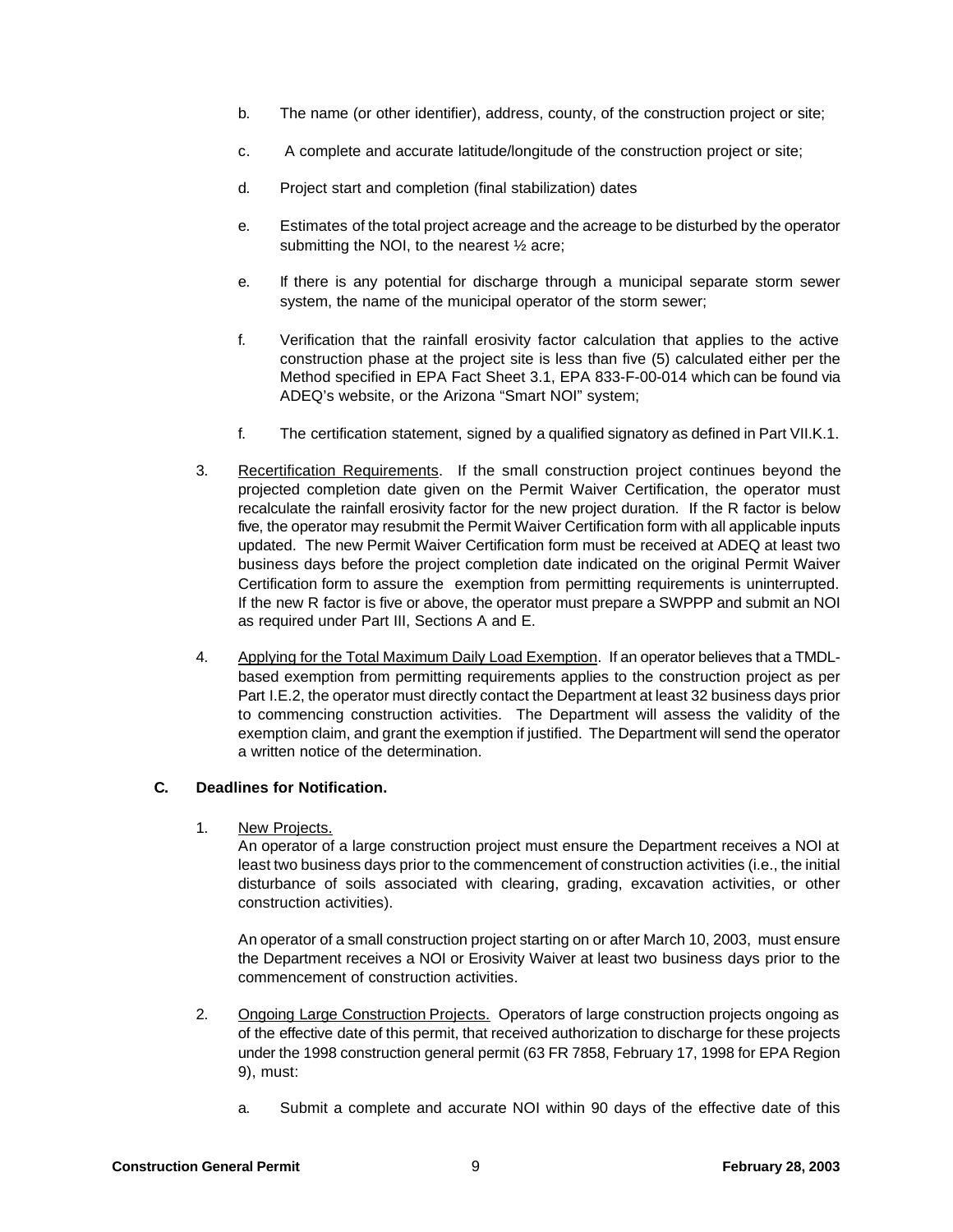permit. If the operator is eligible to submit a Notice of Termination (e.g., construction is finished and final stabilization has been achieved) before the 90th day, a new NOI is not required to be submitted;

- b. For the first 90 days from the effective date of this permit, continue to comply with the terms and conditions of the 1998 construction general permit; and
- c. Update the SWPPP, as necessary, to comply with the requirements of this permit within 90 days after the effective date of this permit.
- 3. Ongoing Small Construction Projects. Operators of ongoing small construction projects must:
	- a. Submit a NOI within 90 days of the effective date of this permit;
	- b. For the first 90 days from the effective date of this permit, comply with the terms and conditions of all applicable local erosion and sediment control requirements; and
	- c. Develop and implement a SWPPP that complies with the requirements of this permit within 90 days after the effective date of this permit. If the construction is completed and final stabilization achieved before the 90th day, submittal of an NOI and development of a SWPPP is not required.
- 4. Changes in Operators. For construction projects where the operator changes, including instances where an operator is added after an NOI has been submitted, the new operator must ensure the NOI is received by the Department at least two business days before assuming operational control over site specifications or commencing work on-site.
- **D. Late Applications.** The operator is only permitted for discharges that occur after a complete and accurate NOI is received by ADEQ. In the absence of a Permit Waiver Certification submittal, the Department will assume that the operator was supposed to have applied for coverage under the construction general permit. The Department reserves the right to take enforcement action for any unpermitted discharges or permit noncompliance that occur between the time construction commenced and either discharge authorization is granted, denied, or a complete and accurate Permit Waiver Certification is submitted.
- **E. Where to Submit.** The applicant shall submit the NOI (application) to:

Arizona Department of Environmental Quality Water Permits Section/Stormwater NOI (5415B-3) 1110 W. Washington Street Phoenix, Arizona 85007 or fax to (602)771-4674

Other electronic submission options may become available at a future date.

**F. Notification to Receiving MS4s/Local Authorities**. If the facility has the potential to discharge to a MS4, the applicant must also forward a copy of the completed NOI to the owner/ operator of the MS4 system at the time it is submitted to the Department. Also, an operator who is operating under an approved local sediment and erosion plan, grading plan or stormwater management plan, shall submit a signed copy of the NOI to the local authority upon their request.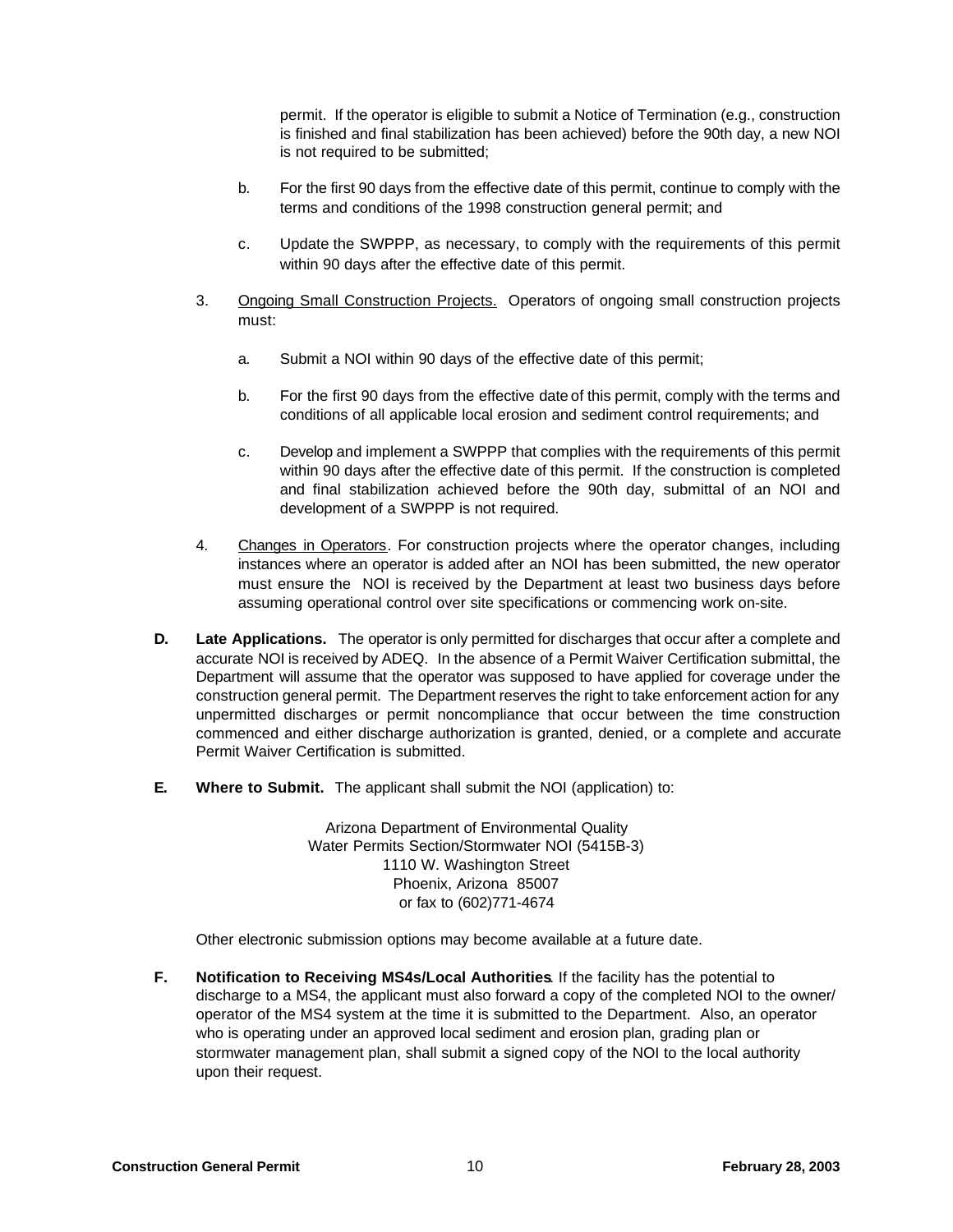#### **PART IV. STORMWATER POLLUTION PREVENTION PLANS (SWPPPs)**

- **A. General Information.** The operator must prepare a Stormwater Pollution Prevention Plan (SWPPP) before submitting the NOI for permit coverage. At least one SWPPP must be developed for each construction project or site covered by this permit. The operator must implement the SWPPP as written from initial commencement of construction activity until final stabilization is complete. The SWPPP must be prepared and implemented in accordance with good engineering practices and must:
	- 1. Identify potential sources of pollution which may reasonably be expected to affect the quality of stormwater discharges from the construction site;
	- 2. Identify, describe and ensure implementation of BMPs that will be used to reduce the amount of pollutants in stormwater discharges from the construction site; and
	- 3. Assure compliance with the terms and conditions of this permit.
	- 4. Identify responsible party for on-site SWPPP implementation.
- **B. SWPPP Requirements for Different Types of Operators.** An operator may meet one or both of the operational control components in the definition of "operator" in Part IX. Either Section IV.B.1 or B.2, or both, will apply depending on the type of operational control one exerts over the site. Section IV.B.3 applies to all operators who have control over only a portion of a construction site.
	- 1. Operators with Operational Control Over Construction Plans and Specifications must ensure that:
		- a. The project specifications meet the minimum requirements of this Part and all other applicable conditions;
		- b. The SWPPP indicates the areas of the project where the operator has operational control over project specifications, including the ability to make modifications in specifications;
		- c. All other operators implementing portions of the SWPPP impacted by any changes made to the plan are notified of such modifications in a timely manner; and
		- d. The SWPPP indicates the name(s) of the party(ies) with day-to-day operational control of those activities necessary to ensure compliance with the SWPPP or other permit conditions.
	- 2. Operators With Control Over Day-to-Day Activities must ensure that:
		- a. The SWPPP meets the minimum requirements of this Part and identifies the parties responsible for implementation of control measures identified in the plan;
		- b. The SWPPP indicates areas of the project where each operator has operational control over day-to-day activities; and
		- c. The SWPPP indicates the name(s) of the party(ies) with operational control over project specifications (including the ability to make modifications in specifications).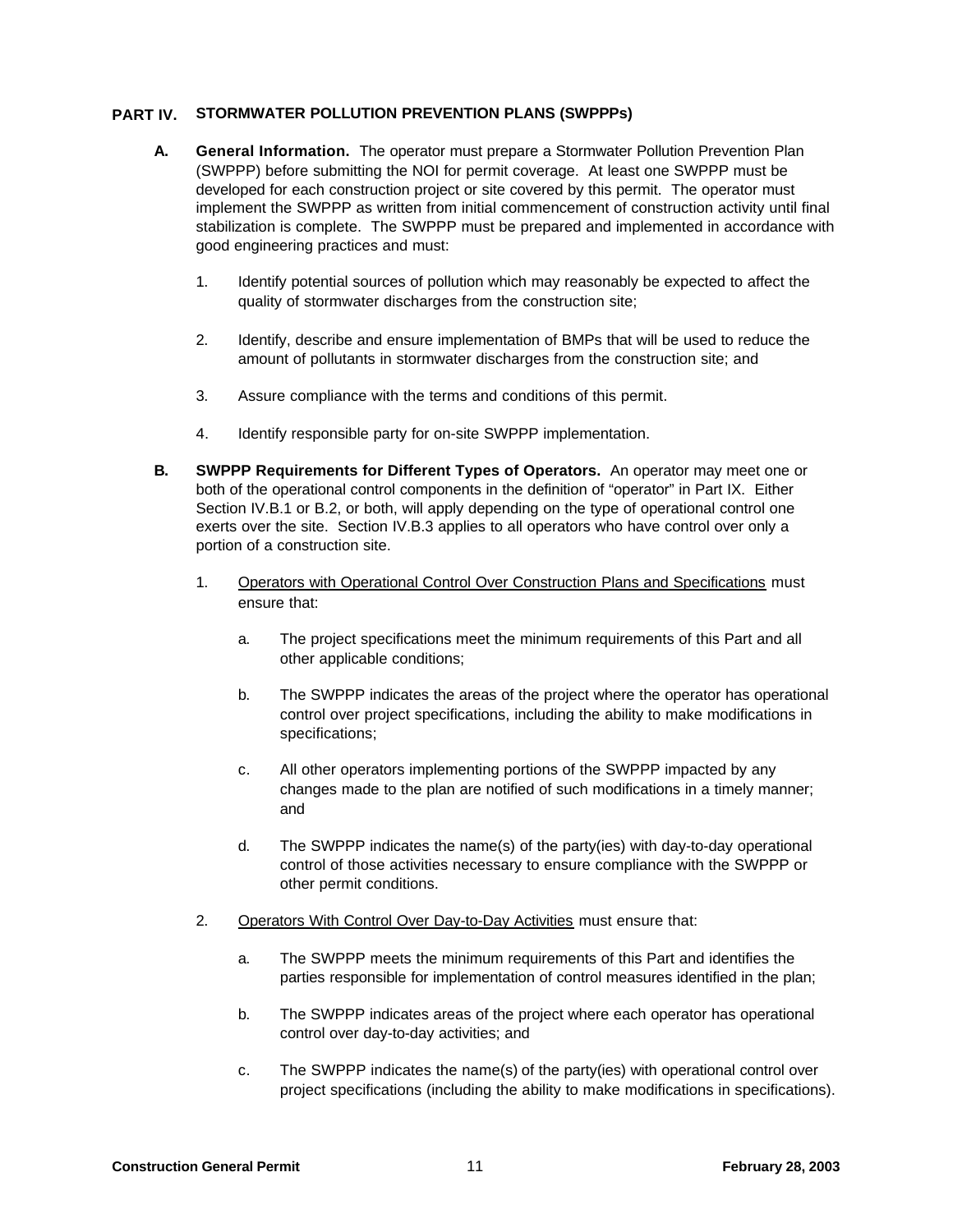3. Operators With Control Over Only a Portion of a Larger Project (e.g., one of four homebuilders in a subdivision), are responsible for compliance with the terms and conditions of this permit as it relates to the activities on his/her portion of the construction site (including implementation of BMPs and other controls required by the SWPPP). Operators must ensure either directly or through coordination with other operators, that activities do not render another party's pollution control ineffective. All operators must either implement their portion of a common SWPPP or develop and implement their own SWPPP:

# **C. Contents of a SWPPP: Site and Activity Description.**

- 1. Identification of Operators. The SWPPP must identify all operators for the project site, and the areas over which each operator has control.
- 2. Site Description. The SWPPP must describe the nature of the construction activity, including:
	- a. A description of the project and its intended use after the NOT is filed (e.g. low density residential, shopping mall, highway, etc.)
	- b. A description of the intended sequence of activities that disturb soils at the site (e.g., grubbing, excavation, grading, utilities, and infrastructure installation);
	- c. The total area of the site, and an estimate of the total area of the site expected to be disturbed by excavation, grading, or other activities including off-site borrow and fill areas;
	- d. An estimate of the runoff coefficient of the site for both the pre-construction and post-construction conditions and data describing the soil and any existent data on the quality of any discharge from the site; and
	- e. A general location map (e.g., U.S.G.S. quadrangle map, a portion of a city or county map, or other map) with enough detail to identify the location of the construction site and the receiving waters within one mile of the site.
- 3. Site Map. The SWPPP must contain a legible site map completed to-scale, showing the entire site, that identifies:
	- a. Directions of stormwater flow (e.g., use arrows to show which ways stormwater will flow) and approximate slopes anticipated after major grading activities;
	- b. Areas of soil disturbance and areas that will not be disturbed;
	- c. Locations of structural and nonstructural controls identified in the SWPPP;
	- d. Locations where stabilization practices are expected to occur;
	- e. Locations of off-site material, waste, borrow areas, or equipment storage areas;
	- f. Locations of all surface water bodies (including wetlands);
	- g. Locations where stormwater discharges to a surface water (including ephemeral waters or dry washes) and to MS4s;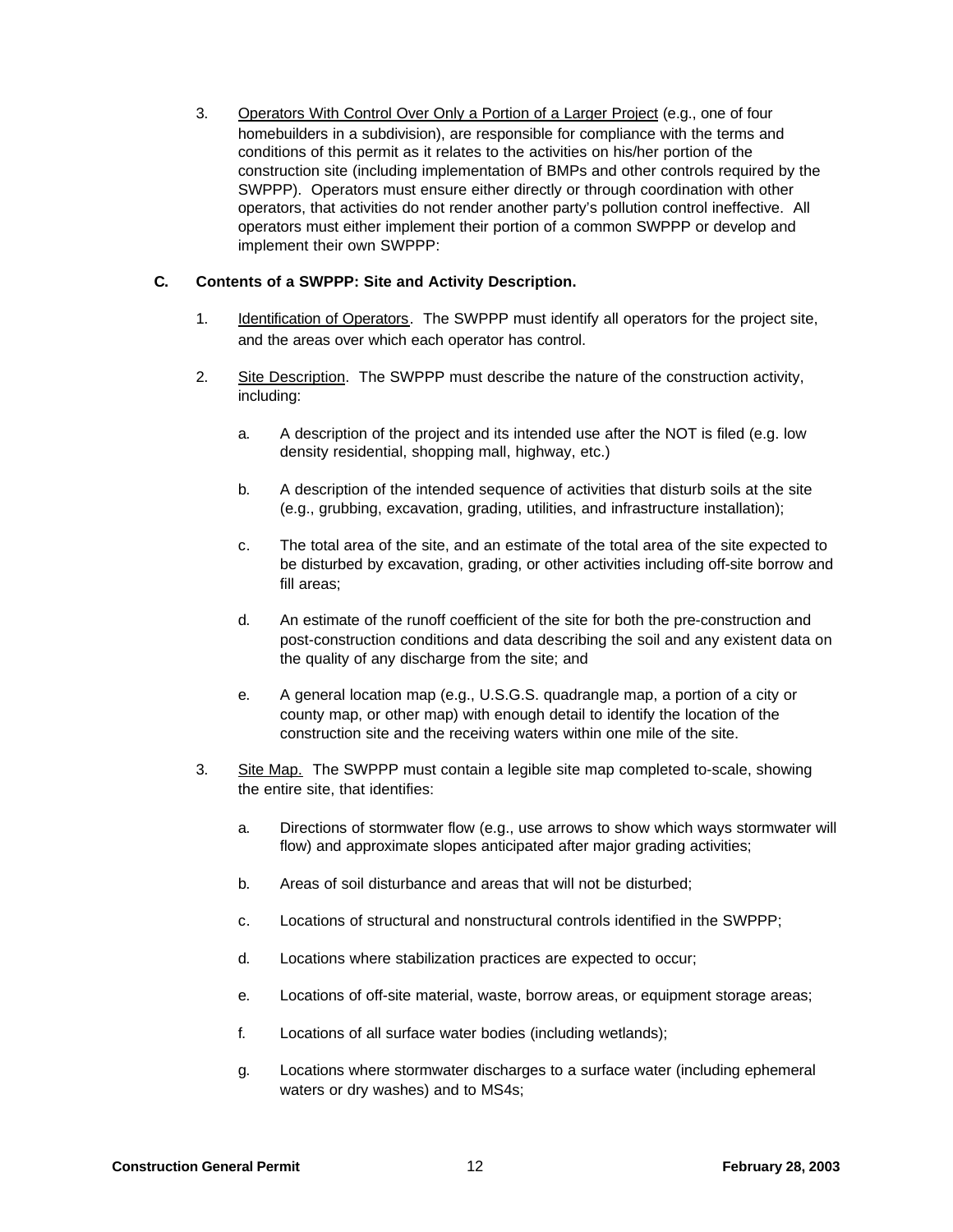- h. Locations and registration numbers of on-site drywells; and
- i. Areas where final stabilization has been accomplished and no further constructionphase permit requirements apply.
- 4. Receiving Waters. The SWPPP must identify the nearest receiving water(s), including ephemeral and intermittent streams, dry sloughs, arroyos. If applicable, the SWPPP must also identify the areal extent and describe any wetlands near the site that could be disturbed or that could potentially receive discharges from disturbed areas of the project.
- 5. Summary of Potential Pollutant Sources. The SWPPP must identify the location and describe any stormwater or non-stormwater discharges at the site associated with activity other than construction and other pollutant sources such as fueling operations, materials stored on-site, waste piles, etc.. This also includes discharges from dedicated asphalt plants and dedicated concrete plants that are covered by this permit.
- 6. Off-site Material Storage. The SWPPP must identify and address offsite material storage areas or borrow areas used solely by the operator's project.

# **D. Contents of a SWPPP: Controls to Reduce Pollutants**

1. Stormwater Controls. The SWPPP must describe all pollution control measures (i.e., BMPs) that will be implemented as part of the construction project to control pollutants in stormwater discharges. For each major activity identified in the project description, the SWPPP must clearly describe appropriate control measures; the general sequence during the construction process that the measures will be implemented; and which operator is responsible for the control measure's implementation.

Offsite material storage areas (also including overburden and stockpiles of dirt, borrow areas, etc.) used solely by the permitted project are considered a part of the project and must be addressed in the SWPPP.

- 2. Erosion and Sediment Controls. The SWPPP must address the following:
	- a. Design. Erosion and sediment controls shall be designed to retain sediment on site to the extent practicable.
	- b. Selection, Installation, and Maintenance. All control measures must be properly selected, installed, and maintained per the manufacturers' specifications and good engineering practices. If periodic inspections or other information is discovered that indicates a control has been used inappropriately, or installed incorrectly, the operator must replace or modify the control for site situations as soon as practicable and before the next anticipated storm event.
	- c. Offsite Accumulation of Sediment. When sediment escapes the construction site, offsite accumulations of sediment must be routinely removed and at a frequency sufficient to ensure no adverse effects on water quality.
- 3. Good Housekeeping. The SWPPP must describe good housekeeping procedures to prevent litter, construction debris, and construction chemicals exposed to stormwater from becoming a pollutant source for stormwater discharges.
- 4. Stabilization Practices.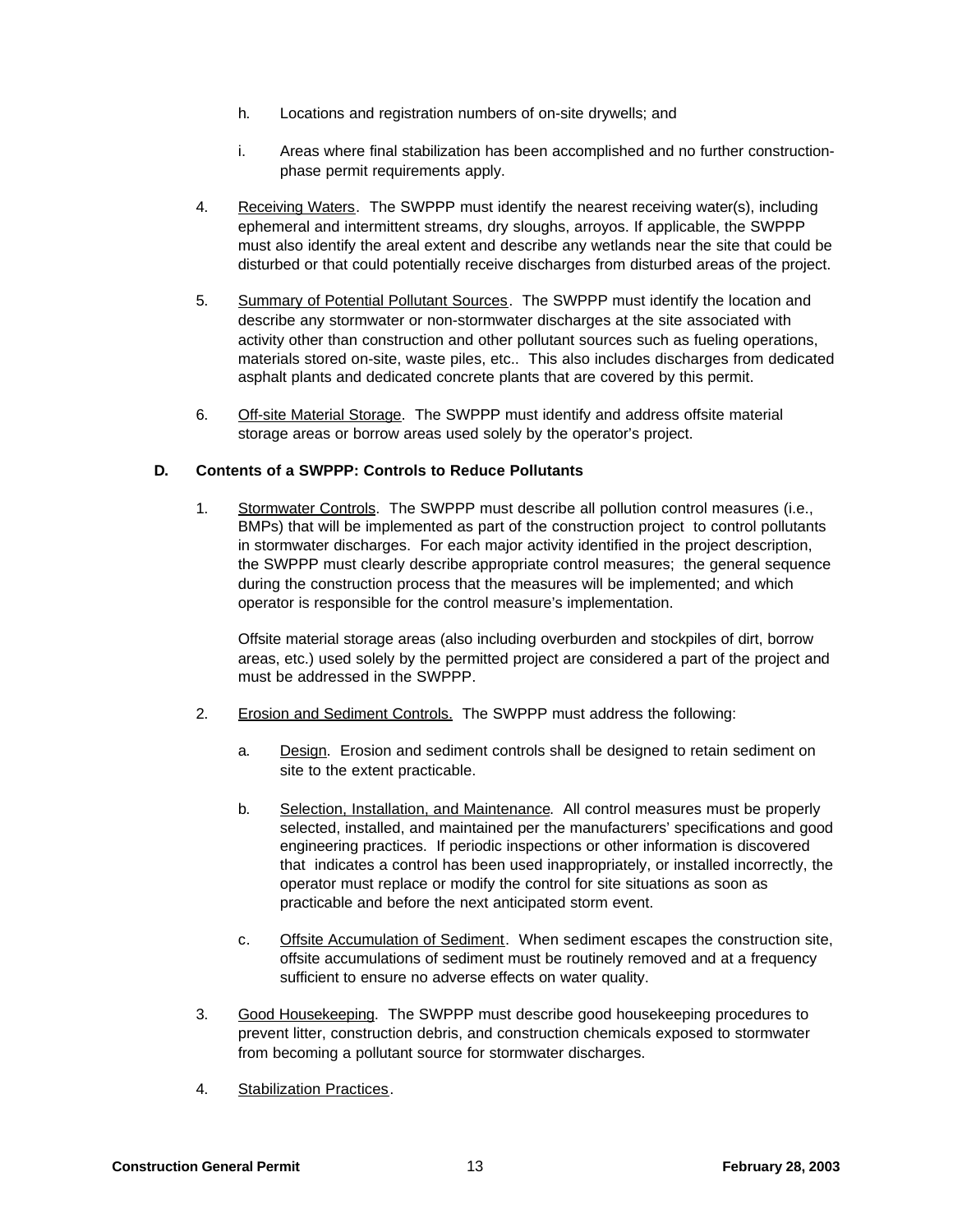- a. Description and Schedule. The SWPPP must include a description of and identify interim and permanent stabilization practices for the site, including a schedule of when the practices will be implemented. The SWPPP shall document where any existing vegetation is to be preserved.
- b. Deadlines for Stabilization. The operator must initiate stabilization measures within 14 days in portions of the site where construction activities have temporarily or permanently ceased, except:
	- i. Where stabilization by the 14th day is precluded by snow cover or frozen ground conditions, stabilization measures must be initiated as soon as practicable.
	- ii Where construction activity on a portion of the site is temporarily ceased, but earth disturbing activities will be resumed in that area within 14 days. In this event, temporary stabilization measures do not have to be initiated on that portion of site.
	- iii. When the site is using vegetative stabilization but is located in an area with an average annual rainfall of < 20 inches **and** it is during seasonally arid conditions, vegetative stabilization measures must be initiated as soon as practicable.
	- iv. When the site is using vegetative stabilization but is located in other areas of the state experiencing drought conditions (see definitions), vegetative stabilization measures must be initiated as soon as practicable.
- c. Records of stabilization. The operator must maintain the following records as part of the SWPPP:
	- i. Dates when major grading activities occur;
	- ii. Dates when construction activities temporarily or permanently cease on a portion of the site; and
	- iii. Dates when stabilization measures are initiated and completed and reasons for delay, if applicable, under IV.D.4.b.
- 5. Structural Practices. The SWPPP must describe structural practices to divert flows from exposed soils, store flows or otherwise limit runoff and the discharge of pollutants from exposed areas of the site to the degree attainable. Placement of structural practices in floodplains shall be avoided to the degree attainable. A combination of sediment and erosion control measures is required to achieve maximum pollutant removal.
	- a. Sediment Basins.
		- i. For common drainage locations that serve an area with 10 or more acres disturbed at one time, a temporary (or permanent) sediment basin that provides storage for a calculated volume of runoff from a 2 year, 24 hour storm from each disturbed acre drained, must be provided where attainable until final stabilization of the site. Where no calculation has been performed, a temporary (or permanent) sediment basin providing 3,600 cubic feet of storage per acre drained, shall be provided where attainable until final stabilization of the site. When computing the number of acres draining into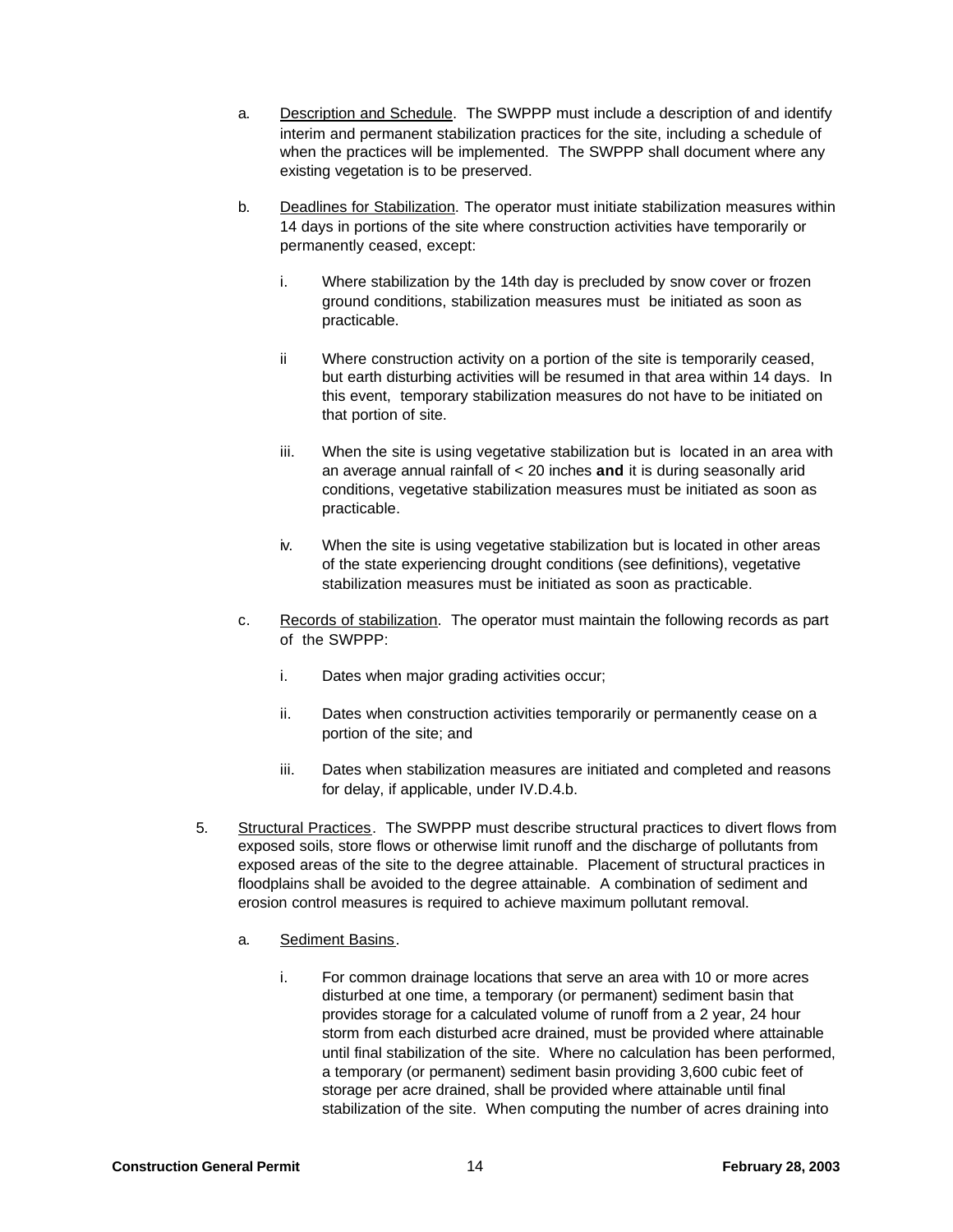a common location it is not necessary to include flows from offsite areas and flows from onsite areas that are either undisturbed or have undergone final stabilization where such flows are diverted around both the disturbed area and the sediment basin. In determining whether installing a sediment basin is attainable, the operator may consider factors such as site soils, slope, available area on site, etc. If "non-attainability" is claimed, then an explanation of that non-attainability shall be included in the SWPPP. In any event, the operator must consider public safety, especially as it relates to children, as a design factor for the sediment basin and alternative sediment controls must be used where site limitations preclude a safe design.

- ii. For drainage locations that serve 10 or more disturbed acres at one time and where a sediment basin meeting the provision of Part IV D.5.a.1 is not attainable, smaller sediment basins and/or sediment traps shall be used. Where a sediment basin is not attainable, silt fences, vegetative buffer strips, or alternatives which achieve effective sediment control are required for all down slope boundaries of the construction area (and for those side slope boundaries deemed appropriate as dictated by individual site conditions).
- iii. For drainage locations serving less than 10 acres, smaller sediment basins and/or sediment traps shall be used. Silt fences, vegetative buffer strips, or equivalent sediment controls are required for all down slope boundaries (and for those side slope boundaries deemed appropriate as dictated by individual site conditions) of the construction area unless a sediment basin providing storage for a calculated volume of runoff from a 2 year, 24 hour storm or 3,600 cubic feet of storage per acre drained is provided.
- b. Velocity dissipation devices. Velocity dissipation devices must be placed at discharge locations and along the length of any outfall channel to provide a non-erosive flow velocity from the structure to a water course so that the natural physical and biological characteristics and functions are maintained and protected (e.g. no significant changes in the hydrological regime of the receiving water).
- 6. Post-construction Stormwater Management. The SWPPP must include a description of post-construction storm water management measures that will be installed during the construction process to control pollutants in stormwater discharges after construction operations have been completed. Structural measures shall be placed on upland soils to the degree attainable. Such measures must be designed and installed consistent with applicable local or state stormwater management requirements.

*Note: The installation of these devices may also require a separate permit under section 404 of the Clean Water Act. The operator is only responsible for the installation and maintenance of stormwater management measures prior to final stabilization of the site, and is not responsible for maintenance after stormwater discharges associated with construction activity have been eliminated from the site. However, post-construction stormwater BMPs that discharge pollutants from point sources once construction is completed, may in themselves, need authorization under a separate AZPDES permit*.

7. Non -Stormwater Discharge Management. The SWPPP must identify all allowable sources of non-stormwater discharges listed in Part I.C.2 of this permit except for flows from fire fighting activities. Non-storm water discharges are to be eliminated or reduced to the extent feasible. The operator must implement appropriate BMPs to minimize pollutants in any non-stormwater discharges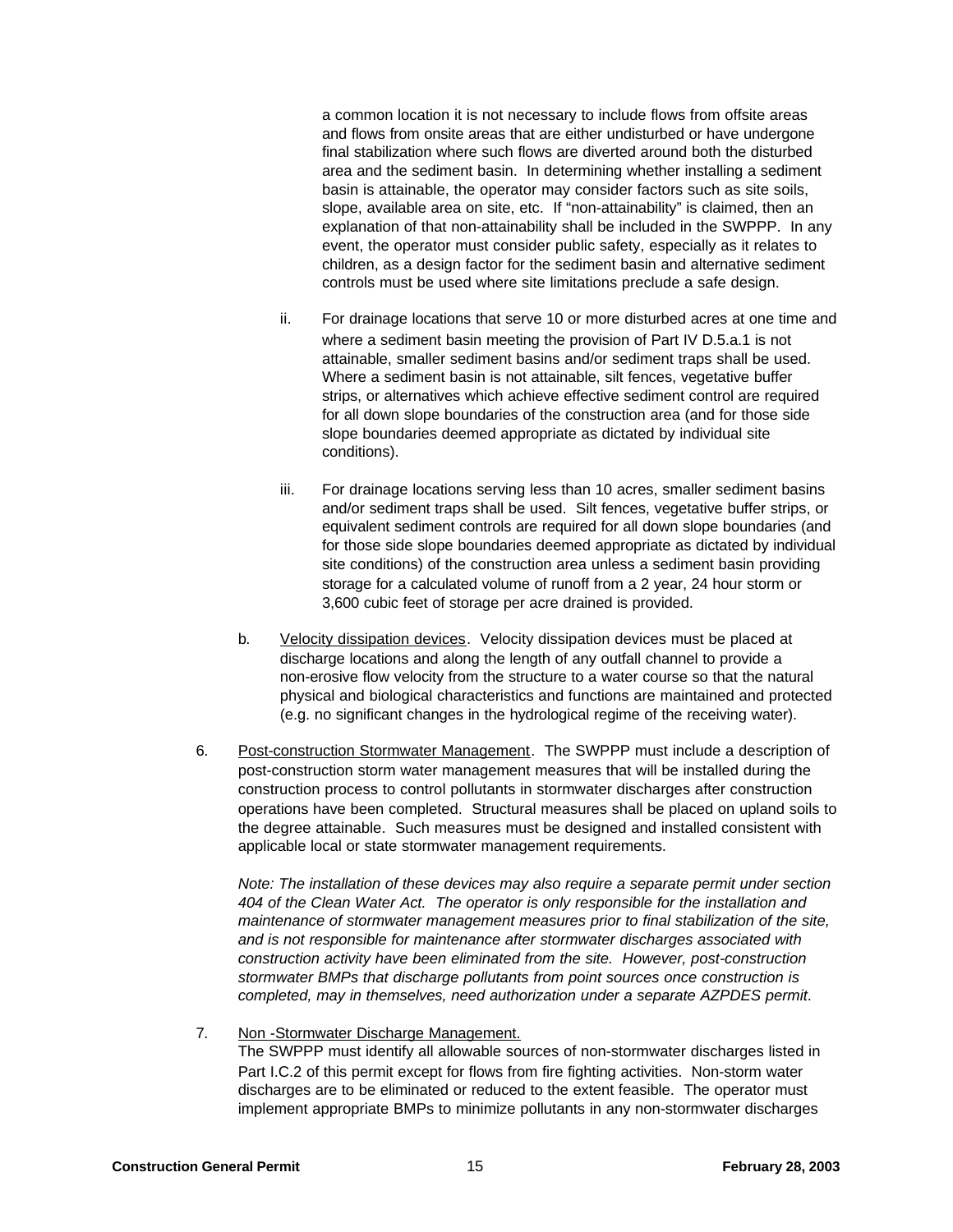and must describe those BMPs in the SWPPP. Except if used in emergency firefighting, superchlorinated wastewaters must be held on-site until the chlorine dissipates, or otherwise dechlorinated prior to discharge.

- 8. Other Controls. The SWPPP must describe:
	- a. Measures to prevent the discharge of solid materials, including building materials, to waters of the United States, except as authorized by a permit issued under section 404 of the Clean Water Act;
	- b. Measures to minimize off-site vehicle tracking of sediments, to the extent practicable, and the generation of on-site dust;
	- c. Construction and waste materials expected to be stored on-site with updates as appropriate. The SWPPP must also include a description of controls to reduce pollutants from these materials including storage practices to minimize exposure of the materials to stormwater, and spill prevention and response practices;
	- d. Any pollutant sources from areas other than construction (including stormwater discharges from dedicated asphalt plants and dedicated concrete plants and any other non-construction pollutant sources), with details of controls and measures that will be implemented at those sites to minimize pollutant discharges; and
	- e. Measures to sufficiently stabilize soil at culvert locations to prevent the formation of rills and gullies during construction.

## **E. Maintenance.**

- 1. All erosion and sediment control measures (BMPs) and other protective measures identified in the SWPPP must be maintained in effective operating condition. If site inspections identify BMPs that are not operating effectively, maintenance must be performed as soon as practicable and before the next anticipated storm event.
- 2. If existing BMPs need to be modified or additional BMPS are necessary, implementation must be completed before the next anticipated storm event. If implementation before the next storm event is impracticable, alternative BMPs shall be implemented as soon as practicable.
- 3. The operator must remove sediment from sediment traps or sedimentation ponds when design capacity has been reduced by 50%.
- **F. Permit Related Records**. The operator must include a copy of this permit; the NOI that was submitted to the Department; and a copy of the certificate received from the Department specifying the authorization number in the SWPPP. If other agreements with any state, local, or federal agencies exist that would affect the provisions or implementation of the SWPPP, the SWPPP must include copies of those agreements.

*Note: The confirmation of coverage letter the operator will receive from the Department assigning the permit authorization number is not the permit - it merely acknowledges that the NOI has been accepted and the operator has been authorized to discharge subject to the terms and conditions of this general permit.*

#### **G. Applicable federal, State, or Local Programs.**

The SWPPP must be consistent with all applicable federal, State, or local requirements for soil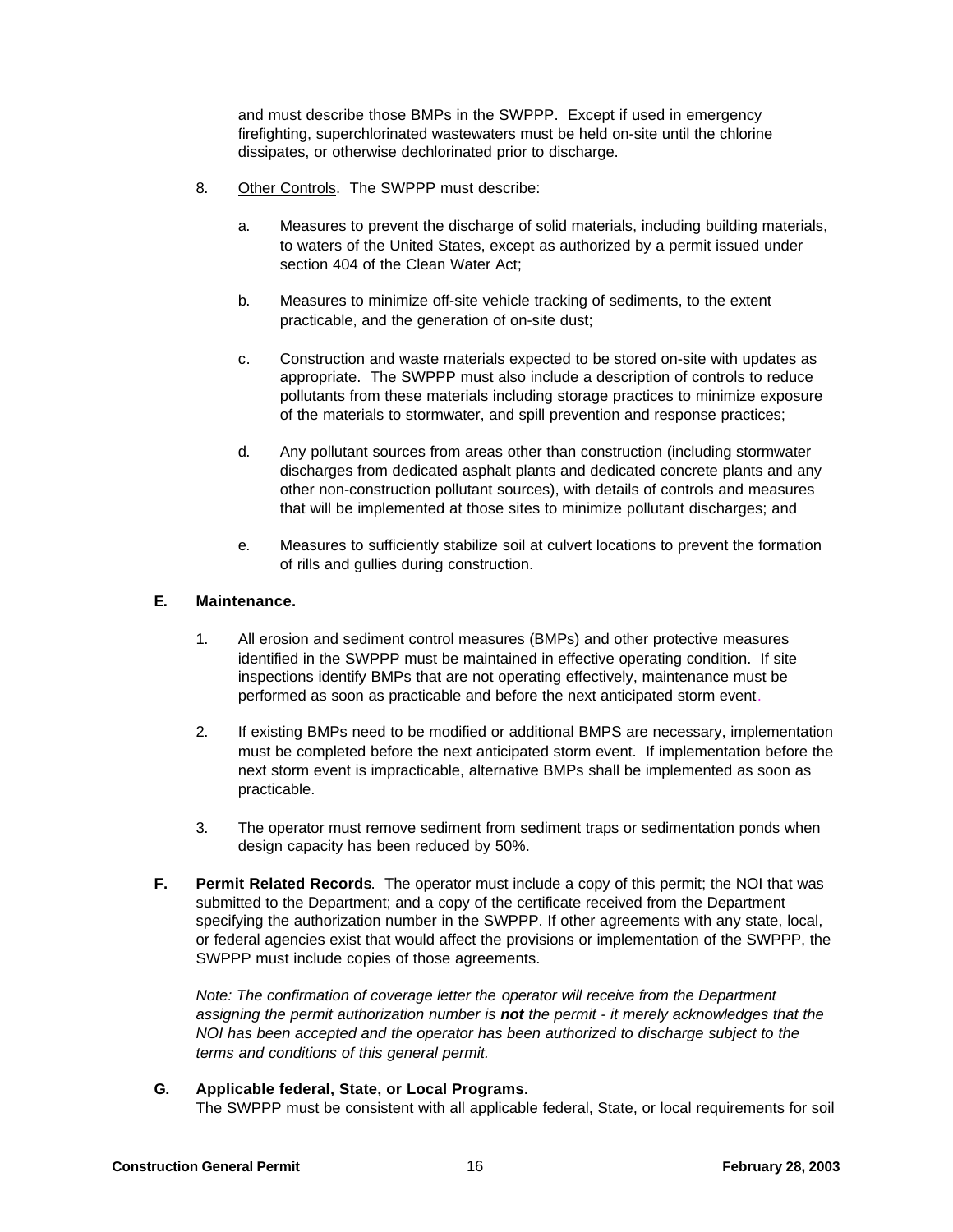and erosion control or stormwater management. The SWPPP may incorporate by reference the appropriate elements of plans required by other agencies. A copy of any requirements incorporated by reference shall be included as an attachment to the SWPPP. The SWPPP must be updated as necessary to remain consistent with any revisions made to such requirements.

#### **H. Inspections.**

- 1. Routine Inspection Schedule. The operator must ensure routine inspections are performed at the site to ensure that BMPs are functional and that the SWPPP is being properly implemented. The operator must specify an inspection schedule in the SWPPP and may choose either of the following:
	- a. The site will be inspected at least once every 7 calendar days, or
	- b. The site will be inspected at least once every 14 calendar days, and also within 24 hours of the end of each storm event of 0.5 inches or greater.
- 2. Reduced Inspection Frequency. When any of the following conditions apply:
	- a. The site has been temporarily stabilized;
	- b. Runoff is unlikely due to winter conditions (e.g., site is covered with snow, ice, or frozen ground exists); or
	- c. Construction is in an area of the state that receives < 20 inches of average annual rainfall and construction is occurring during the seasonal dry period;

The operator is required to routinely inspect only once each month, and anytime rain is predicted, and within 24 hours of the end of each storm event of 0.5 inches or greater.

- 3. Inspectors. Inspections must be done by qualified personnel (provided by the operator or cooperatively by multiple operators). "Qualified personnel" means a person knowledgeable in the principles and practice of erosion and sediment controls and who possesses the skills to assess conditions at the site that could impact stormwater quality and the effectiveness of the BMPs selected to control the quality of the stormwater discharges.
- 4. Scope of Inspections. Inspections must include all areas of the site disturbed by construction activity and areas used for storage of materials that are exposed to precipitation. Inspectors must look for evidence of, or the potential for, pollutants entering the drainage system. Sedimentation and erosion control measures identified in the SWPPP must be observed to ensure that they are operating correctly. Where discharge locations or points are accessible, they must be inspected to ascertain whether erosion control measures are effective in preventing significant impacts to receiving waters. Where discharge locations are inaccessible, nearby downstream locations shall be inspected to the extent that the inspections are practicable. Locations where vehicles enter or exit the site must be inspected for evidence of offsite sediment tracking. All BMPs and areas inspected and the conditions found must be documented.
- 5. Compliance Evaluation Report. For each inspection, the operator shall complete an inspection report. At a minimum the report must include:
	- a. The inspection date;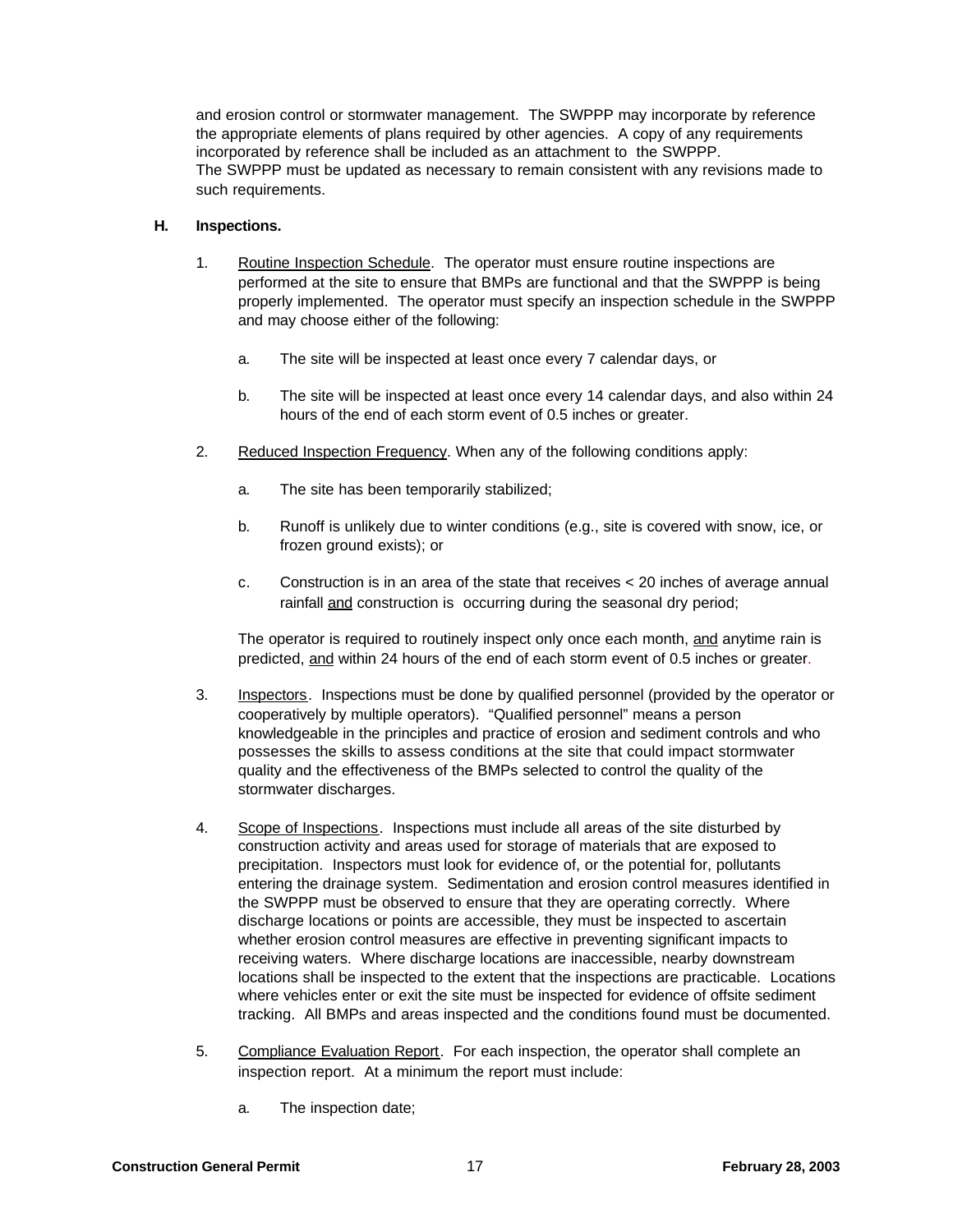- b. Name(s) and title(s) and qualifications of person(s) making the inspection. Qualifications must either be on/attached to the report or alternatively, if the SWPPP documents the qualifications of the inspectors by name, that portion of the SWPPP may be referenced.
- c. Weather information for the period since the last inspection (or since commencement of construction activity if the first inspection), including best estimate of the beginning of each storm event, duration of each event, time elapsed since last storm event, and approximate amount of rainfall for each event (in inches);
- d. Location(s) of discharges of sediment or other pollutants from the site;
- e. Location(s) and identification of BMPs that need to be maintained; failed to operate as designed or prove inadequate;
- f. Location(s) where additional BMPs that do not exist at the time of inspection are needed;
- g. Corrective actions required, including any changes to SWPPP necessary and implementation dates;
- h. Identification of all sources of non-storm water and the associated pollution prevention control measures; and
- i. Identification of material storage areas and, evidence of or potential for, pollutant discharge from such areas.
- 6. Maintaining Inspection Records. The operator must ensure the inspection report and record of any follow-up actions taken is retained as part of the SWPPP for at least three years from the date that permit coverage expires or is terminated. Inspection reports must identify any non-compliance with the conditions of this permit. Where a report does not identify any incidents of non-compliance, the report must contain a certification that the construction project or site is being operated in compliance with the SWPPP and this permit. The report shall be signed in accordance with Part VII.K. of this permit.
- 7. Follow-Up Actions. Based on the results of the inspection, the operator must modify the SWPPP to include additional or modified BMPs designed to correct problems identified. The operator must complete revisions to the SWPPP within seven calendar days following the inspection. If existing BMPs need to be modified or if additional BMPs are necessary, implementation must be completed before the next anticipated storm event. If implementation before the next anticipated storm event is impracticable, they shall be implemented as soon as practicable.
- **I. Maintaining an Updated SWPPP.** The operator must amend the SWPPP within 15 business days whenever:
	- 1. There is a change in design, construction, operation, or maintenance at the construction site that has a significant effect on the discharge of pollutants to the waters of the United States that has not been previously addressed in the SWPPP; or
	- 2. During inspections, monitoring if required, or investigations by the operator or by local, state, MS4, or federal officials, it is determined the discharges are causing or contributing to water quality exceedances or the SWPPP is ineffective in eliminating or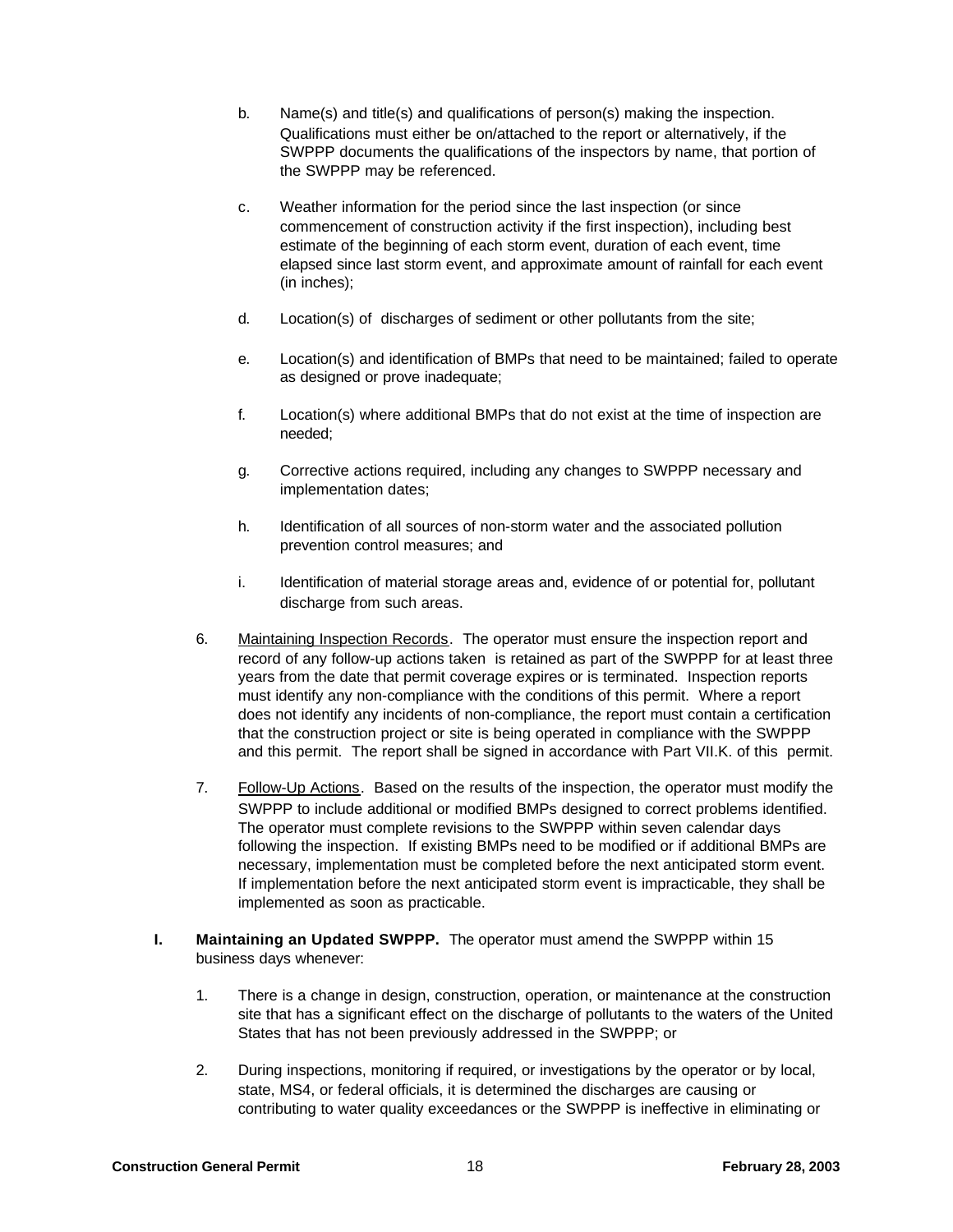significantly minimizing pollutants in stormwater discharges from the construction site.

#### **J. Signature, Plan Review, and Making Plans Available.**

- 1. The operator must sign the SWPPP in accordance with Part VII.K, and retain the plan on-site at the construction site or other location easily accessible during normal business hours.
- 2. The operator must post a sign or other notice near the main entrance of the construction site with the following information:
	- a. The NPDES or AZPDES authorization number for the project or a copy of the NOI if an authorization number has not yet been assigned,
	- b. The name and telephone number of a local office or site contact person,
	- c. A brief description of the project, and
	- d. The location of the SWPPP if the site is inactive or does not have an on-site location to store the plan, and the name of a contact person for accessing the SWPPP.
- 3. Upon request, the operator shall provide a copy of the SWPPP to the Department, or to any other state, federal, local agency, tribal authority, or operator of a municipal separate storm sewer (MS4) that receives discharges from the site or that approves sediment and erosion plans, grading plans, or stormwater management plans.
- 4. The operator shall keep the SWPPP on-site or locally accessible and available, in its entirety, to the Department, local authority, or EPA for review and copying at the time of an on-site inspection.
- 5. Any other person may make a written request to the Department for access to a copy of the SWPPP. In this event, the Department shall request and the operator shall provide within 14 calendar days, a copy for ADEQ to make available for public review.
- **K. Deficiencies in the SWPPP.** The Department may notify the operator at any time that the SWPPP does not meet one or more of the requirements of this Part. The notification must identify the provisions-of this permit that are not being met and parts of the SWPPP that require modification. Within 15 business days of receipt of the notification from the Department (or as otherwise provided by the Department), the operator must make the required changes to the SWPPP and submit to the Department a written certification that the requested changes have been made. The Department may request re-submittal of the SWPPP to confirm all deficiencies have been adequately addressed. The Department may also take appropriate enforcement action for the period of time the operator was operating under a plan that did not meet the minimum requirements of this permit.

# **PART V. SPECIAL CONDITIONS**

**A. Hazardous Substances or Oil.** The operator must prevent or minimize the discharge of hazardous substances or oil in the discharge(s) from the construction site in accordance with the SWPPP. This permit does not relieve the operator of the reporting requirements under 40 CFR 110, 40 CFR 117 and 40 CFR 302 relating to spills or other releases of oils or hazardous substances.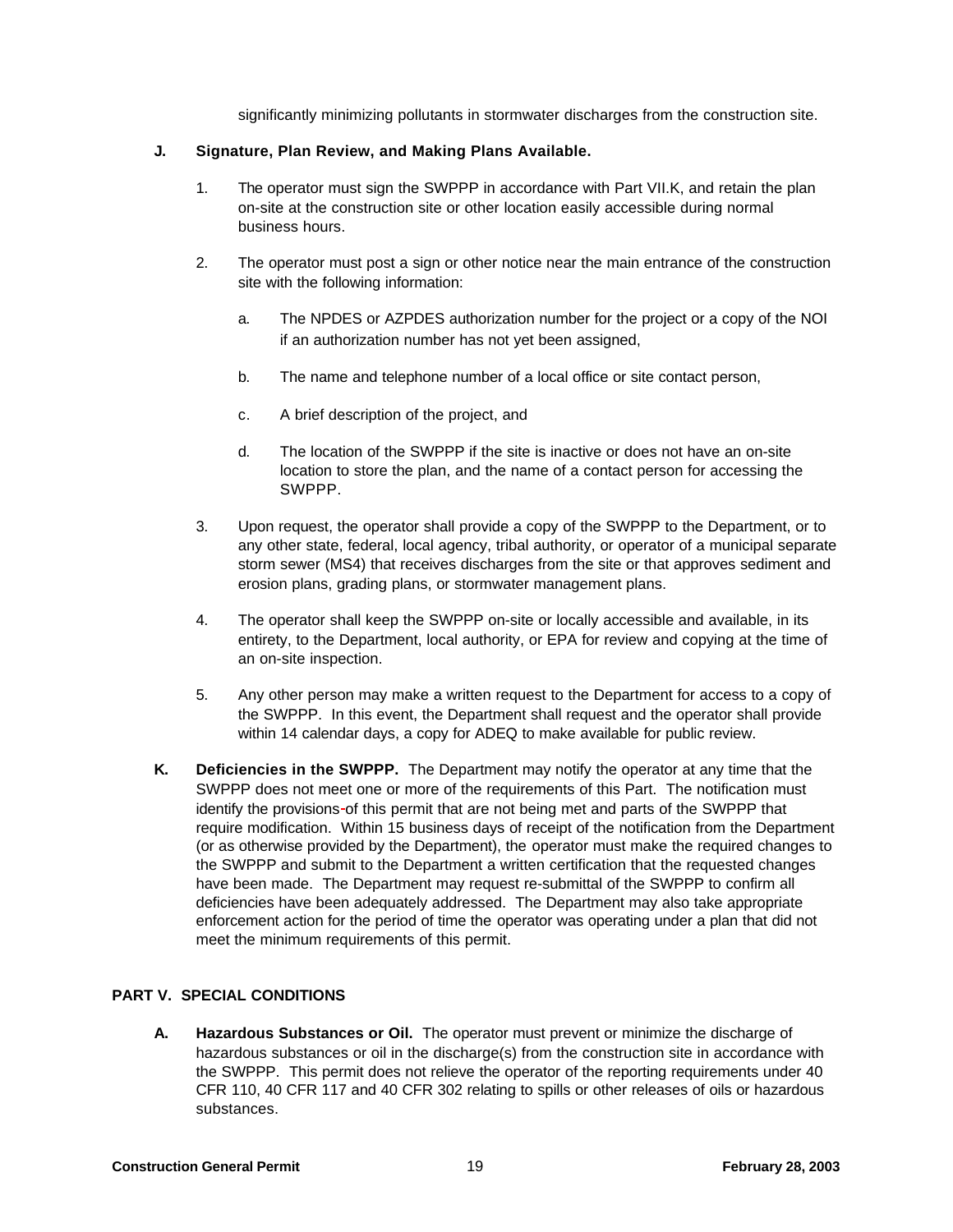**B. Releases in Excess of Reportable Quantities**. Where a release containing a hazardous substance or oil in an amount equal to or in excess of a reportable quantity established under either 40 CFR 110, 40 CFR 117, or 40 CFR 302, occurs which has a potential to impact any stormwater discharges authorized under this permit.

The operator must modify the SWPPP within 14 calendar days of knowledge of the release to: provide a description of the release, the circumstances leading to the release, and the date of the release. In addition, SWPPPs must identify measures to prevent the reoccurrence of the releases and to respond to such releases.

- **C. Spills.** This general permit does not authorize the discharge of any substance resulting from on-site spills, or oil or chemicals.
- **D. Non-Attainment of Water Quality Standards After Authorization.** At any time after authorization, the Department may determine that an operator's stormwater discharges may cause or contribute to non-attainment of any applicable water quality standards. If the Department makes such a determination, ADEQ shall notify the operator in writing. In response the operator shall develop a supplemental BMP action plan describing SWPPP modifications to address the identified water quality concerns; or submit an individual permit application. If ADEQ's written notice requires a response, failure to timely respond constitutes a permit violation. All responses provided under this part must be certified in accordance with Part VII.K of this permit.
- **E. Continuation of the Expired General Permit.** If the Director does not reissue this general permit before the expiration date, it will be administratively continued and remain in force and effect. Any operator granted general permit coverage before the expiration date will automatically remain covered by the continued general permit until the earlier of:
	- 1. Reissuance or replacement of the general permit, at which time the operator shall comply with the NOI conditions of the new general permit to maintain authorization to discharge; or
	- 2. The date the Director receives the operator's Notice of Termination; or
	- 3. The date the Director issues an individual permit for the project's discharge; or
	- 4. The date the Director issues a formal permit decision not to reissue this general permit, at which time operators must seek coverage under an alternative general permit or an individual permit.

# **PART VI. RETENTION OF RECORDS**

- **A. Documents.** The operator shall retain copies of SWPPPs and all documentation required by this permit, including records of all data used to complete the NOI to be covered by this permit, for at least three years from the date of final stabilization of the site. ADEQ may extend this retention period upon request by notifying the operator in writing at any time prior to the end of the standard 3-year retention period.
- **B. Accessibility.** The operator shall retain a copy of the SWPPP (including a copy of the permit) at the construction site (or other local location accessible to the Department and other parties identified in Section IV.K) from the date of commencement of construction activities to the date of NOT submittal. Operators with day-to-day control over SWPPP implementation must have a copy of the SWPPP available at a central location on-site for the use of all operators and those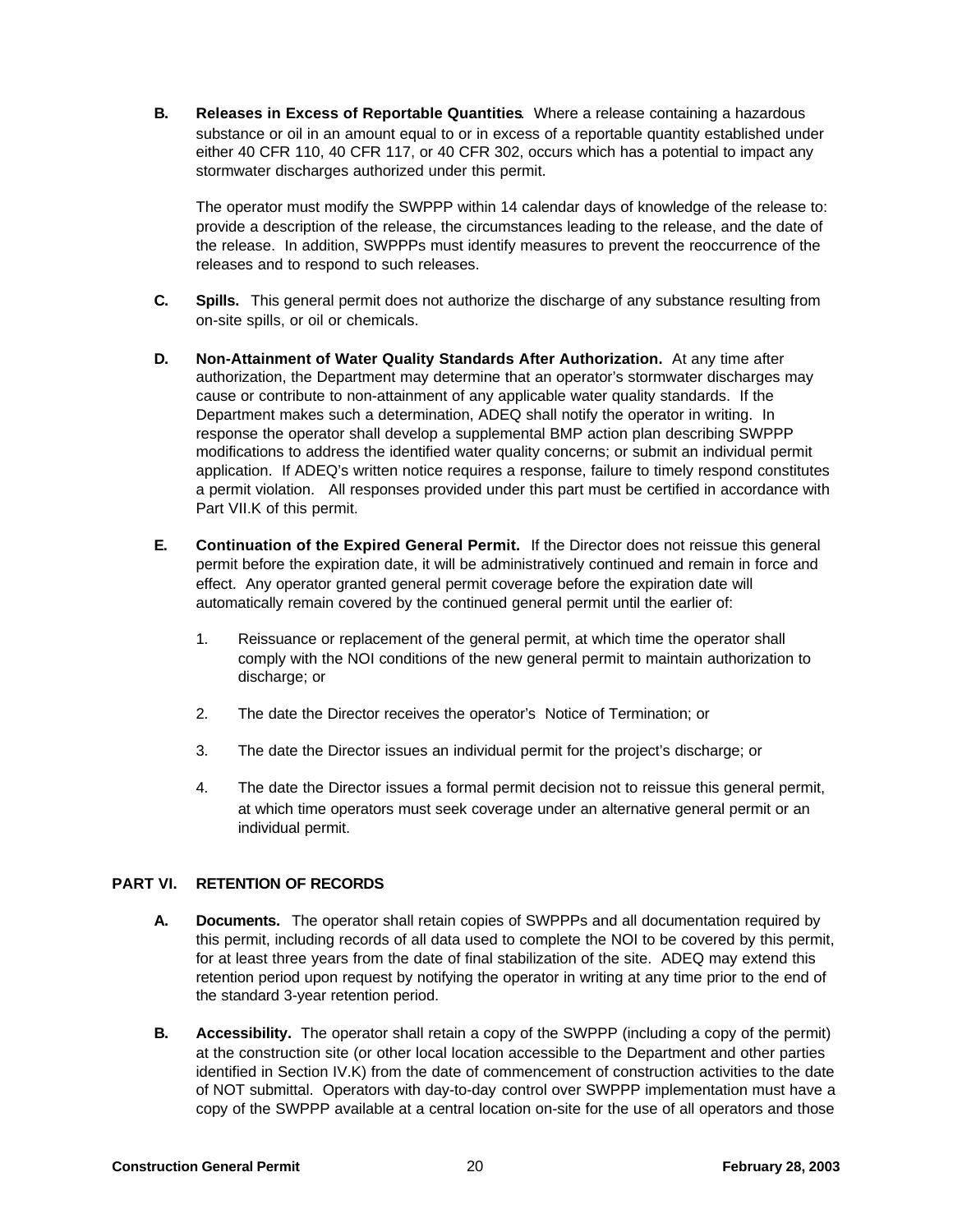identified as having responsibilities under the SWPPP whenever they are on the construction site.

**C. Addresses.** All written correspondence concerning discharges covered under this permit, must be sent to the Department at the address specified in Section III.E.

## **PART VII. STANDARD PERMIT CONDITIONS**

- **A. Duty to Comply.** [R18-9-A905(A)(3)(a) which incorporates 40 CFR 122.41(a)(1) and A.R.S. §§ 49-261, 262, 263.01, and 263.02.]
	- 1. The operator shall comply with all conditions of this permit. Any permit noncompliance constitutes a violation of the Clean Water Act; A.R.S. Title 49, Chapter 2, Article 3.1; and A.A.C. Title 18, Chapter 9, Articles 9 and 10, and is grounds for enforcement action, permit termination, revocation and reissuance, or modification, or denial of a permit renewal application.
	- 2. The issuance of this permit does not waive any federal, state, county, or local regulations or permit requirements with which a person discharging under this permit is required to comply.
	- 3. The operator shall comply with the effluent standards or prohibitions established under section 307(a) of the Clean Water Act for toxic pollutants and with standards for sewage sludge use or disposal established under section 405(d) of the Clean Water Act within the time provided in the regulation that establish these standards or prohibitions, even if the permit has not yet been modified to incorporate the requirement.
- **B. Duty to Reapply.** [R18-9-A905 which incorporates 40 CFR 122.41(b)] If the operator wishes to continue an activity regulated by this permit after the expiration date of this permit, the operator must apply for and obtain a new permit.
- **C. Need to Halt or Reduce Activity Not a Defense.** [R18-9-A905(A)(3)(a) which incorporates 40 CFR 122.41(c)]

It shall not be a defense for an operator in an enforcement action that it would have been necessary to halt or reduce the permitted activity in order to maintain compliance with the conditions of this permit.

- **D. Duty to Mitigate.** [R18-9-A905(A)(3)(a) which incorporates 40 CFR 122.41(d)] The operator shall take all reasonable steps to minimize or prevent any discharge or sludge use or disposal in violation of this permit which has a reasonable likelihood of adversely affecting human health or the environment.
- **E. Proper Operation and Maintenance.** [R18-9-A905(A)(3)(a) which incorporates 40 CFR 122.41(e)]

The operator shall at all times properly operate and maintain all facilities and systems of treatment and control (and related appurtenances) which are installed or used by the operator to achieve compliance with the conditions of this permit. Proper operation and maintenance also includes adequate laboratory controls and appropriate quality assurance procedures. This provision requires the operation of back-up or auxiliary facilities or similar systems which are installed by an operator only when the operation is necessary to achieve compliance with the conditions of this permit.

**F. Permit Actions.** [R18-9-A905(A)(3)(a) which incorporates 40 CFR 122.41(f)]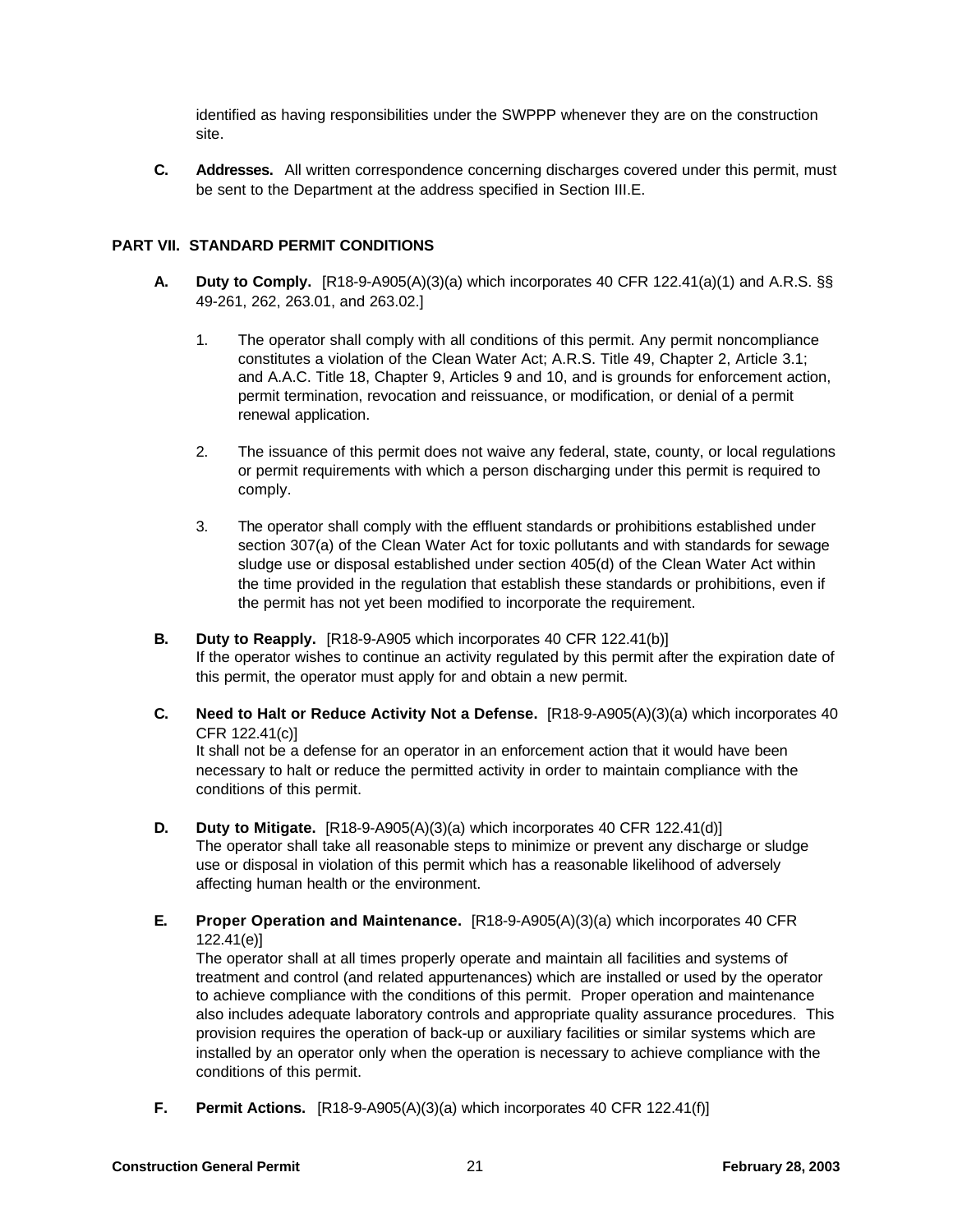This permit may be modified, revoked and reissued, or terminated for cause. The filing of a request by the operator for a permit modification, revocation and reissuance, or termination, or a notification of planned changes or anticipated noncompliance does not stay any permit condition.

- **G. Property Rights.** [R18-9-A905(A)(3)(a) which incorporates 40 CFR 122.41(g)] This permit does not convey any property rights of any sort, or any exclusive privileges, nor does it authorize any injury to private property or invasion of personal rights, nor any infringement of federal, state, Indian tribe, or local laws or regulations.
- **H. Duty to Provide Information**. [R18-9-A905(A)(3)(a) which incorporates 40 CFR 122.41(h)] The operator shall furnish to ADEQ, within a reasonable time, any information which the Director may request to determine whether cause exists for modifying, revoking and reissuing, or terminating this permit or to determine compliance with this permit. The operator shall also furnish to ADEQ upon request, copies of records required to be kept by this permit.
- **I. Inspection and Entry.** [R18-9-A905(A)(3)(a) which incorporates 40 CFR 122.41(i)] The operator shall allow the Director, or an authorized representative, upon the presentation of credentials and such other documents as may be required by law, to:
	- 1. Enter upon the operator's premises where a regulated facility or activity is located or conducted, or where records must be kept under the conditions of this permit;
	- 2. Have access to and copy, at reasonable times, any records that must be kept under the terms of the permit;
	- 3. Inspect at reasonable times any facilities, equipment (including monitoring equipment or control equipment), practices or operations regulated or required under this permit; and
	- 4. Sample or monitor at reasonable times, for the purposes of assuring permit compliance or as otherwise authorized by A.R.S. Title 49, Chapter 2, Article 3.1, and A.A.C. Title 18, Chapter 9, Articles 9 and 10, any substances or parameters at any location.

#### **J. Monitoring and Records**. [R18-9-A905(A)(3)(a) which incorporates 40 CFR 122.41(j)]

- 1. Samples and measurements taken for the purpose of monitoring shall be representative of the monitored activity.
- 2. The operator shall retain records of all monitoring information, including all calibration and maintenance records and all original strip chart recordings for continuous monitoring instrumentation, copies of all reports required by this permit, and records of all data used to complete the application for this permit, for a period of at least 3 years from the date of the sample, measurement, report or application, except for records of monitoring information required by this permit related to the operator's sewage sludge use and disposal activities, which shall be retained for a period of at least five years (or longer as required by 40 CFR Part 503). This period may be extended by request of the Director at any time.
- 3. Records of monitoring information shall include:
	- a) The date, exact place and time of sampling or measurements;
	- b) The individual(s) who performed the sampling or measurements;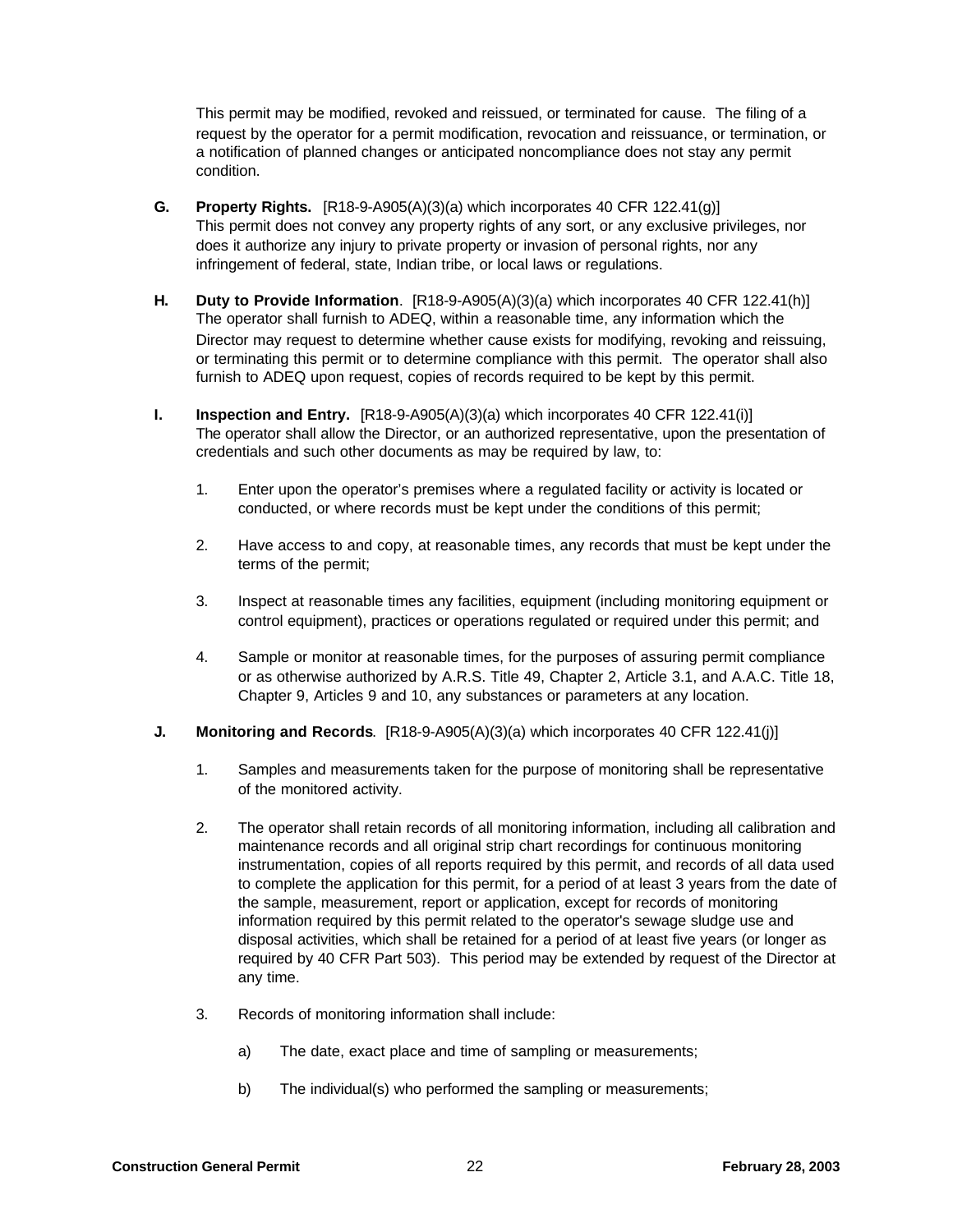- c) The date(s) the analyses were performed;
- d) The individual(s) who performed the analyses;
- e) The analytical techniques or methods used; and
- f) The results of such analyses.
- 4. Monitoring must be conducted according to test procedures approved under 9 A.A.C. Chapter 14, Article 6 as incorporated by reference in R18-9-A905(B); or in the case of sludge use or disposal, approved under 40 CFR Part 136 unless otherwise specified in 40 CFR Part 503, unless specific test procedures have been otherwise specified in this permit.
- 5. Any person who falsifies, tampers with, or knowingly renders inaccurate any monitoring device or method required to be maintained in this permit is subject to the enforcement actions established under A.R.S. Title 49, Chapter 2, Article 4, which includes the possibility of fines and/or imprisonment.
- **K. Signatory Requirements.** [R18-9-A905(A)(3)(a) which incorporates 40 CFR 122.41(k) and (l); R18-9-A905(A)(1)(c) which incorporates 40 CFR 122.22]
	- 1. NOIs. All NOIs must be signed and certified as follows:
		- a. For a corporation: By a responsible corporate officer. For the purpose of this Part, a responsible corporate officer means:
			- i. A president, secretary, treasurer, or vice-president of the corporation in charge of a principal business function, or any other person who performs similar policy or decision-making functions for the corporation; or
			- ii. The manager of one or more manufacturing, production, or operating facilities, provided, the manager is authorized to make management decisions which govern the operation of the regulated facility including having the explicit or implicit duty of making major capital investment recommendations, and initiating and directing other comprehensive measures to assure long term environmental compliance with environmental laws and regulations; the manager can ensure that the necessary systems are established or actions taken to gather complete and accurate information for permit application requirements; and where authority to sign documents has been assigned or delegated to the manager in accordance with corporate procedures.
		- b. For a partnership or sole proprietorship: By a general partner or the proprietor, respectively; or
		- c. For a municipality, state, federal, or other public agency: By either a principal executive officer or ranking elected official. For purposes of this section, a principal executive officer of a Federal agency is the chief executive officer having responsibility for the overall operations of a principal geographic unit of the agency (e.g. Regional Administrators of EPA.).
	- 2. Reports and Other Information: All NOTs, SWPPPs, reports, certifications, or information required by this general permit and other information requested by the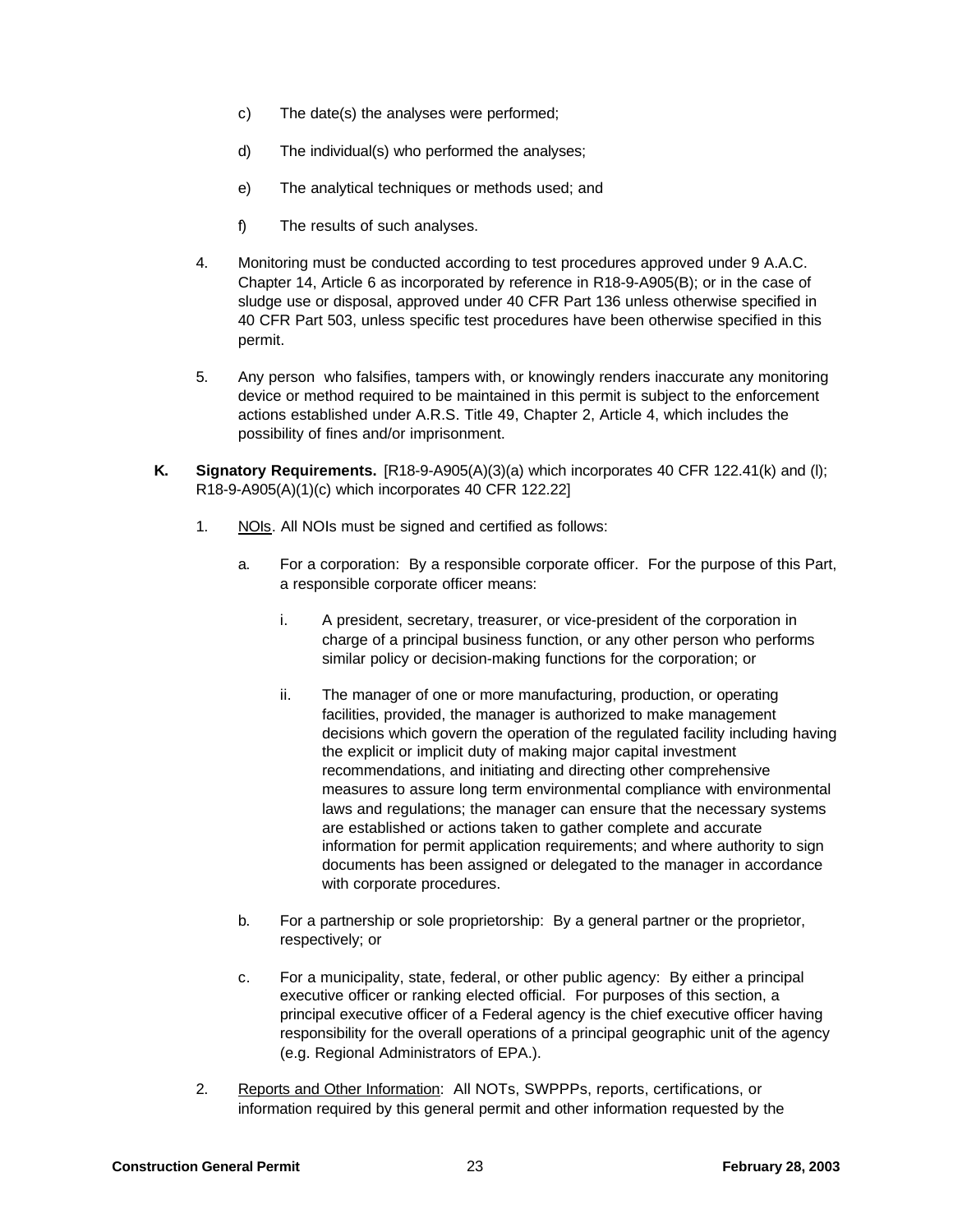Department or authorized representative of the Department shall be signed by a person described in Part VI.K.1 or by a duly authorized representative of that person. A person is a duly authorized representative only if:

- a. The authorization is made in writing by a person described in Part VII.K.1;
- b. The authorization specifies either an individual or a position having responsibility for the overall operation of the regulated facility or activity, such as the position of manager, operator, superintendent, or position of equivalent responsibility or an individual or position having overall responsibility for environmental matters for the operator. (A "duly authorized representative" may be either a named individual or any individual occupying a named position.); and
- c. The signed and dated written authorization is included in the SWPPP and submitted to the Department upon request.
- 3. Changes to Authorization. If the information on the NOI filed for general permit coverage is no longer accurate because a different individual or position has responsibility for the overall operation of the facility, a new NOI must be submitted to the Director prior to or together with any reports, information, or applications to be signed by an authorized representative.
- 4. Certification. Any person signing a documents under the terms of this permit shall make the following certification:

*I certify under penalty of law, that this document and all attachments were prepared under my direction or supervision in accordance with a system designed to assure that qualified personnel properly gathered and evaluated the information submitted. Based on my inquiry of the person or persons who manage the system, or those persons directly responsible for gathering information, the information submitted is, to the best of my knowledge and belief, true, accurate, and complete. I am aware that there are significant penalties for submitting false information, including the possibility of fine and imprisonment for knowing violations*.

- **L. Reporting Requirements.** [R18-9-A905(A)(3)(a) which incorporates 40 CFR 122.41(l)]
	- 1. Planned changes. The operator shall give notice to the Director as soon as possible of any planned physical alterations of additions to the permitted facility. Notice is required only when:
		- a. The alteration or addition to a permitted facility may meet one of the criteria for determining whether a facility is a new source in 40 CFR 122.29(b) (incorporated by reference at R18-9-A905(A)(1)(e)); or
		- b. The alteration or addition could significantly change the nature or increase the quantity of pollutants discharged. This notification applies to pollutants which are subject neither to effluent limitations in the permit, nor to notification requirements under 40 CFR 122.42(a)(1) (incorporated by reference at R18-9-A905(A)(3)(b)).
		- c. The alteration or addition results in a significant change in the operator's sludge use or disposal practices, and such alteration, addition, or change may justify the application of permit conditions that are different from or absent in the existing permit including notification of additional use or disposal sites not reported during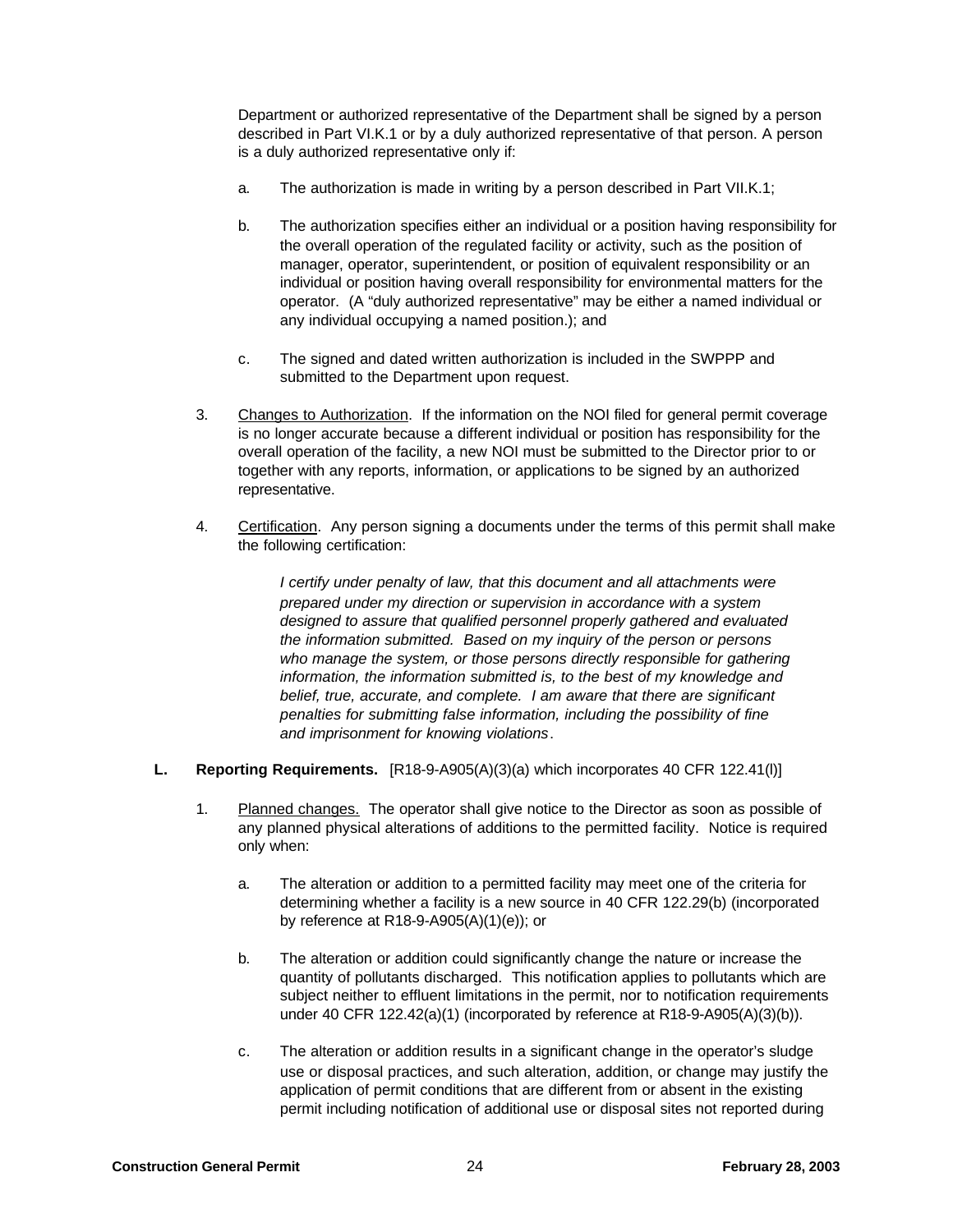the permit application process or not reported pursuant to an approved land application plan.

- 2. Anticipated noncompliance. The operator shall give advance notice to the Director of any planned changes in the permitted facility or activity which may result in noncompliance with permit requirements.
- 3. Transfers. (R18-9-B905) This permit is not transferable to any person except after notice to the Director. The Director may require modification or revocation and reissuance of the permit to change the name of the operator and incorporate such other requirements as may be necessary under Arizona Revised Statutes and the Clean Water Act.
- 4. Monitoring reports. Monitoring results shall be reported at the intervals specified elsewhere in this permit.
	- a. Monitoring results must be reported on a Discharge Monitoring Report (DMR) or forms provided or specified by the Director for reporting results of monitoring of sludge use or disposal practices.
	- b. If the operator monitors any pollutant more frequently than required by the permit, using test procedures approved under 9 A.A.C. Chapter 14, Article 6 or in the case of sludge use or disposal, approved under 40 CFR Part 136 unless otherwise specified in 40 CFR Part 503, as specified in the permit, then the results of this monitoring shall be included in the calculation and reporting of the data submitted in the DMR, or sludge reporting form specified by the Director.
	- c. Calculations for all limitations which require averaging of measurements shall utilize an arithmetic mean unless otherwise specified by the Director in the permit.
- 5. Twenty-four hour reporting.
	- a. The operator shall report to ADEQ any noncompliance which may endanger human health or the environment. The operator shall orally notify the office listed below within 24 hours:

Arizona Department of Environmental Quality 1110 W. Washington, 5th floor (5515B-1) Phoenix, AZ 85007 Office: 602-771-4466; Fax 602-771-4505

- b. A written submission shall also be provided to the office identified above within five days of the time the operator becomes aware of the circumstances. The written submission shall contain a description of the noncompliance and its cause; the period of noncompliance, including exact dates and times, and if the noncompliance has not been corrected, the anticipated time it is expected to continue; and steps taken or planned to reduce, eliminate, and prevent recurrence of the noncompliance.
- c. The following shall be included as information which must be reported within 24 hours under this paragraph.
	- i. Any unanticipated bypass which exceeds any effluent limitation in the permit. (See 40 CFR 122.41(g) which is incorporated by reference at R18-9- A905(A)(3)(a))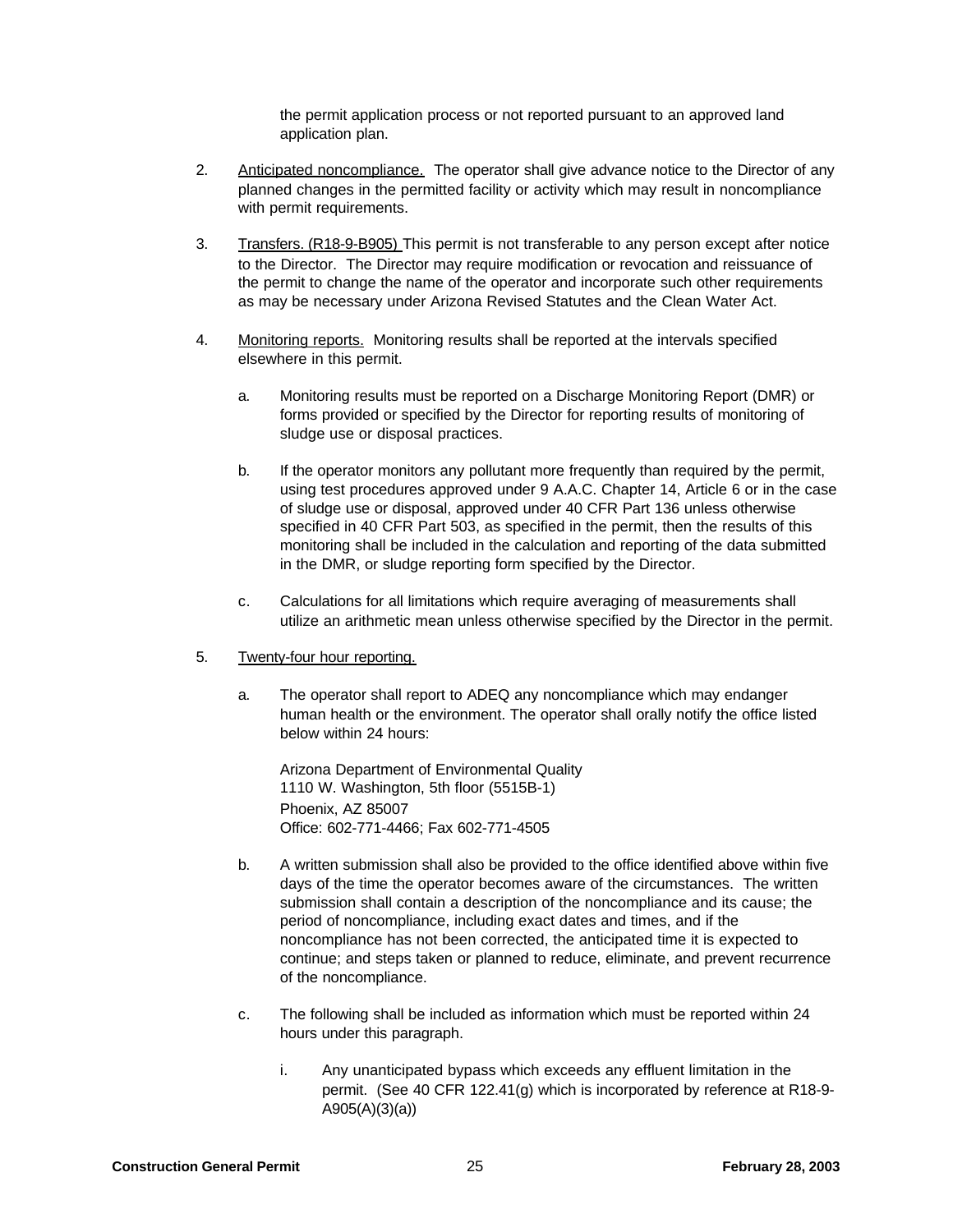- ii, Any upset which exceeds any effluent limitation in the permit.
- iii. Violation of a maximum daily discharge limitation for any of the pollutants listed by the Director in the permit to be reported within 24 hours. (See 40 CFR 122.44(g) which is incorporated by reference at R18-9-A905(A)(3)(d))
- 6. Other noncompliance. The operator shall report all instances of noncompliance not otherwise required to be reported under this section, at the time monitoring reports are submitted. The reports shall contain the information listed in paragraph (5) of this section.
- 7. Other information. When the operator becomes aware that he or she failed to submit any relevant facts in the NOI or in any other report to the Department, the operator shall promptly submit the facts or information to the Water Permits Section of ADEQ.
- **M. Bypass.** [R18-9-A905(A)(3)(a) which incorporates 40 CFR 122.41(m)]
	- 1. Definitions.
		- a. "Bypass" means the intentional diversion of waste streams from any portion of a treatment facility.
		- b. "Severe property damage" means substantial physical damage to property, damage to the treatment facilities which causes them to become inoperable, or substantial and permanent loss of natural resources which can reasonably be expected to occur in the absence of a bypass. Severe property damage does not mean economic loss caused by delays in production.
	- 2. Bypass not exceeding limitations. The operator may allow any bypass to occur which does not cause effluent limitations to be exceeded, but only if it also is for essential maintenance to assure efficient operation. These bypasses are not subject to the provision of paragraphs (3) and (4) of this section.
	- 3. Notice.
		- a. Anticipated bypass. If the operator knows in advance of the need for a bypass, it shall submit prior notice, if possible at least ten days before the date of bypass.
		- b. Unanticipated bypass. The operator shall submit notice of an unanticipated bypass as required in paragraph (f)(2) of section 13 (24-hour notice).
	- 4. Prohibition of bypass. Bypass is prohibited, and the Director may take enforcement action against an operator for bypass, unless:
		- a. Bypass was unavoidable to prevent loss of life, personal injury, or severe property damage;
		- b. There were no feasible alternatives to the bypass, such as the use of auxiliary treatment facilities, retention of untreated wastes, or maintenance during normal periods of equipment down time. This condition is not satisfied if adequate backup equipment should have been installed in the exercise of reasonable engineering judgement to prevent a bypass which occurred during normal periods of equipment downtime or preventive maintenance; and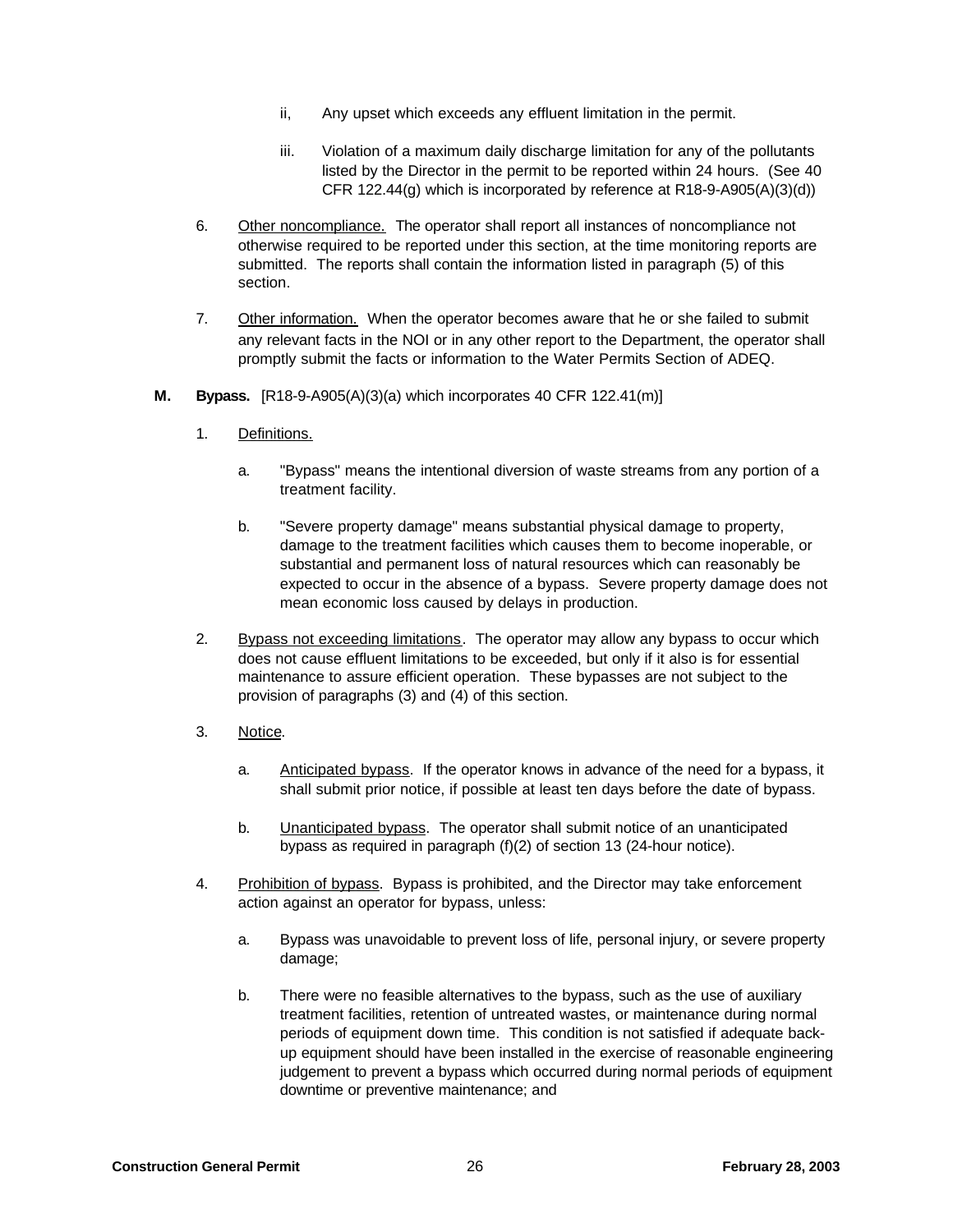c. The operator submitted notices as required under paragraph (3) of this section.

The Director may approve an anticipated bypass, after considering its adverse effects, if the Director determines that it will meet the three conditions listed above.

- **N. Upset.** [A.R.S. §§ 49-255(8) and 255.01(E), R18-9-A905(A)(3)(a) which incorporates 40 CFR 122.41(n)]
	- 1. Definition. "Upset" means an exceptional incident in which there is unintentional and temporary noncompliance with technology-based permit effluent limitations because of factors beyond the reasonable control of the operator . An upset does not include noncompliance to the extent caused by operational error, improperly designed treatment facilities, inadequate treatment facilities, lack of preventative maintenance, or careless or improper operation.
	- 2. Effect of an upset. An upset constitutes an affirmative defense to an action brought for noncompliance with such technology-based permit effluent limitations if the requirements of paragraph (3) of this section are met. No determination made during administrative review of claims that noncompliance was caused by upset, and before an action for noncompliance, is final administrative action subject to judicial review.
	- 3. Conditions necessary for a demonstration of upset. A operator who wishes to establish the affirmative defenses of upset shall demonstrate, through properly signed, contemporaneous operating logs, or other relevant evidence that:
		- a. An upset occurred and that operator can identify the cause(s) of the upset;
		- b. The permitted facility was at the time being properly operated; and
		- c. The operator submitted notice of the upset as required in paragraph  $(13)(f)(2)$  (24hour notice).
		- d. The operator has taken appropriate measure including all reasonable steps to minimize or prevent any discharge or sewage sludge use or disposal that is in violation of the permit and that has a reasonable likelihood of adversely affecting human health or the environment per A.R.S. § 49-255.01(E)(1)(d)
	- 4. Burden of proof. In any enforcement proceeding the operator seeking to establish the occurrence of an upset has the burden of proof.
- **O. Reopener Clause** . [R18-9-A905(A)(3)(d) which incorporates 40 CFR 122.44(c)]. The Department may elect to modify the permit prior to its expiration (rather than waiting for the new permit cycle) to comply with any new statutory or regulatory requirements, such as for effluent limitation guidelines, that may be promulgated in the course of the current permit cycle.
- **P. Other Environmental Laws.** No condition of this general permit releases the operator from any responsibility or requirements under other environmental statutes or regulations. For example, this permit does not authorize the "take" of endangered or threatened species as prohibited by section 9 of the Endangered Species Act, 16 U.S.C. 1538. Information regarding the location of endangered and threatened species and guidance on what activities constitute a "take" are available from the U.S. Fish and Wildlife Service at www.fws.gov.
- **Q. State or Tribal Law**. [Pursuant to R18-9-A904(C)] Nothing in this permit shall be construed to preclude the institution of any legal action or relieve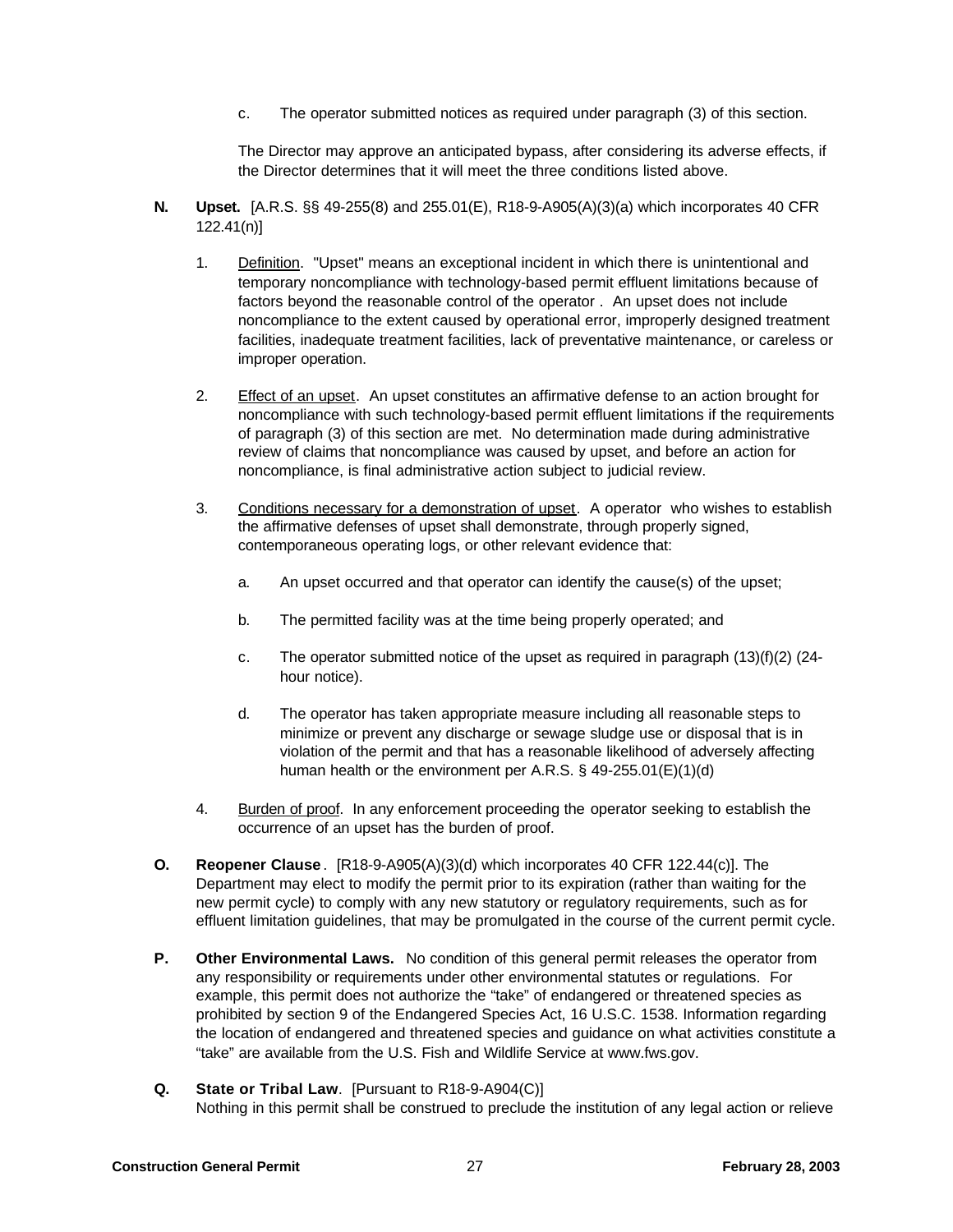the operator from any responsibilities, liabilities, or penalties established pursuant to any applicable State or Tribal law or regulation under authority preserved by Section 510 of the Clean Water Act.

**R. Severability**. The provisions of this general permit are severable, and if any provision of this general permit, or the application of any provision of this general permit to any circumstance, is held invalid, the application of the provision to other circumstances, and the remainder of this general permit shall not be affected.

# **S. Requiring Coverage Under an Individual Permit or an Alternative General Permit.**

- 1. The Director may require a person authorized by this permit to apply for and/or obtain either an individual AZPDES permit or an alternative AZPDES general permit. Any interested person may petition the Department to take action under this section. The Department may require an operator authorized to discharge under this permit to apply for an individual AZPDES permit in any of the following cases:
	- a. A change occurs in the availability of demonstrated technology or practices for the control or abatement of pollutants applicable to the point source;
	- b. Effluent limitation guidelines are promulgated for point sources covered by the general permit;
	- c. An Arizona Water Quality Management Plan containing requirements applicable to the point sources is approved;
	- d. Circumstances change after the time of the request to be covered so that the discharger is no longer appropriately controlled under the general permit, or either a temporary or permanent reduction or elimination of the authorized discharge is necessary;
	- e. If the Director determines that the discharge is a significant contributor of pollutants. When making this determination, the Director shall consider:
		- i. The location of the discharge with respect to waters of the United States,
		- ii. The size of the discharge,
		- iii. The quantity and nature of the pollutants discharged to waters of the U.S., and
		- iv. Any other relevant factor.
- 2. If an individual permit is required, the Director shall notify the discharger in writing of the decision. The notice shall include:
	- a. A brief statement of the reasons for the decision;
	- b. An application form;
	- c. A statement setting a deadline to file the application;
	- d. A statement that on the effective date of issuance or denial of the individual permit, coverage under the general permit will automatically terminate;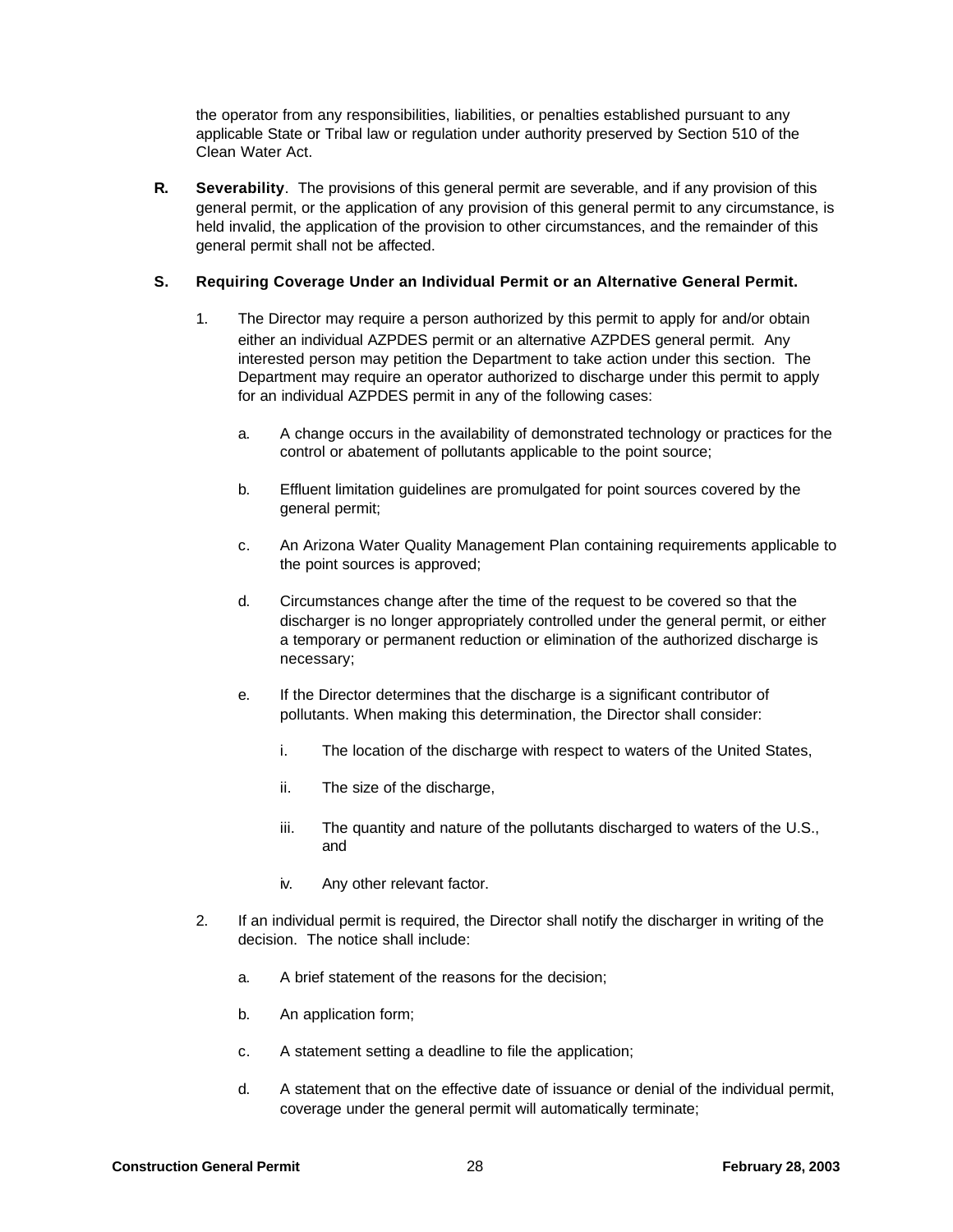- e. The applicant's right to appeal the individual permit requirement with the Water Quality Appeals Board under A.R.S. § 49-323, the number of days the applicant has to file a protest challenging the individual permit requirement, and the name and telephone number of the Department contact person who can answer questions regarding the appeals process; and
- f. The applicant's right to request an informal settlement conference under A.R.S. §§ 41-1092.03(A) and 41-1092.06.
- 3. The discharger shall apply for an individual permit within 90 days of receipt of the notice, unless the Director grants a later date. In no case shall the deadline be more than 180 days after the date of the notice.
- 4. If the operator fails to submit the individual permit application within the time period established in Part VII.R.3, the applicability of the general permit to the operator is automatically terminated at the end of the day specified by the Director for application submittal.
- 5. Coverage under the general permit shall continue until an individual permit is issued or denied unless the general permit coverage is terminated under Part VII.R.4.

## **T. Request For an Individual Permit.**

- 1. An owner or operator authorized by a general permit may request an exclusion from coverage of a general permit by applying for an individual permit.
	- a. The owner or operator shall submit an individual permit application under R18-9- B901(B) and include the reasons supporting the request no later than 90 days after publication of the general permit.
	- b. The Director shall grant the request if the reasons cited by the owner or operator are adequate to support the request.
- 2. If an individual permit is issued to an owner or operator otherwise subject to a general permit, the applicability of the general permit to the discharge is automatically terminated on the effective date of the individual permit.

#### **PART VIII. PENALTIES FOR VIOLATIONS OF PERMIT CONDITIONS**

Any permit noncompliance constitutes a violation and is grounds for an enforcement action, permit termination, revocation and reissuance, modification, or denial of a permit renewal application.

- **A. Civil Penalties.** A.R.S. § 49-262(C) provides that any person who violates any provision of A.R.S. Title 49, Chapter 2, Article 2, 3 or 3.1 or a rule, permit, discharge limitation or order issued or adopted under A.R.S. Title 49, Chapter 2, Article 3.1 is subject to a civil penalty not to exceed \$25,000 per day per violation.
- **B. Criminal Penalties.** Any a person who violates a condition of this general permit, or violates a provision under A.R.S. Title 49, Chapter 2, Article 3.1, or A.A.C. Title 18, Chapter 2, Articles 9 and 10 is subject to the enforcement actions established under A.R.S. Title 49, Chapter 2, Article 4, which may include the possibility of fines and/or imprisonment.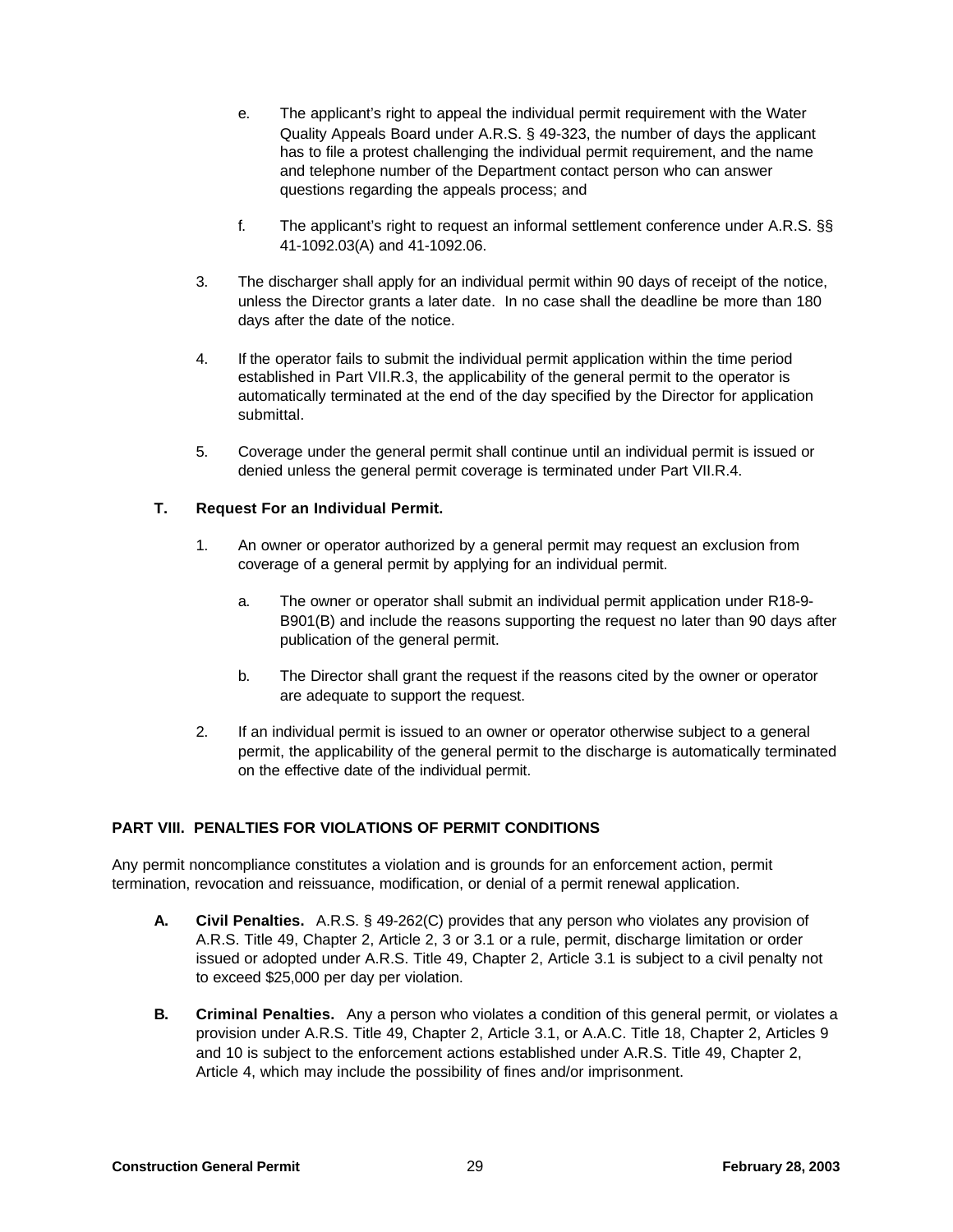## **PART IX. DEFINITIONS**

"Arid areas", for purposes of this permit, means the parts of the state that receive an annual rainfall of less than 20 inches.

"Best management practices" means those methods, measures or practices to prevent or reduce discharges and includes structural and nonstructural controls and operation and maintenance procedures. Best management practices may be applied before, during and after discharges to reduce or eliminate the introduction of pollutants into receiving waters.

"Control measure" as used in this permit, refers to any Best Management Practice or other method used to prevent or reduce the discharge of pollutants to waters of the United States.

"Commencement of construction activities" means the initial disturbance of soils associated with clearing, grading, or excavating activities or other construction-related activities.

CWA" means the Clean Water Act or the Federal Water Pollution Control Act, 33 U.S.C. section 1251 et seq.

"Department" means the Arizona Department of Environmental Quality.

"Discharge" means any addition of any pollutant to waters of the United States from any point source. A.R.S. § 49-255(2)

"Discharge of stormwater associated with construction activity" as used in this permit, refers to a discharge of pollutants in stormwater runoff from areas where soil disturbing activities (e.g., clearing, grading, or excavation), construction materials or equipment storage or maintenance (e.g., fill piles, borrow area, concrete truck washout, fueling), or other industrial stormwater directly related to the construction process (e.g., concrete or asphalt batch plants) are located.

"Drought" means for purposes of this permit, weather conditions considered 'severely' or 'extremely' dry (I.e., has a value of -1.50 or less) as evaluated by the Standardized Precipitation Index (SPI) which compares current cumulative precipitation to average conditions.

"Eligible" means authorization to discharge stormwater under this general permit.

"Facility" or "activity" means, for purposes of this permit, any NPDES or AZPDES ''point source'' or any other facility or activity (including land or appurtenances) subject to regulation under the NPDES or AZPDES program.

"Final stabilization" means that either:

- 1. All soil disturbing activities at the site have been completed and either of the two following criteria are met:
	- a. A uniform (e.g.,, evenly distributed, without large bare areas) perennial vegetative cover with a density of 70% of the native background vegetative cover for the area has been established on all unpaved areas and areas not covered by permanent structures, or
	- b. Equivalent permanent stabilization measures (such as the use of riprap, gabions, or geotextiles) have been employed.
- 2. When background native vegetation will cover less than 100 percent of the ground (e.g., arid areas, beaches), the 70 percent coverage criteria is adjusted as follows: if the native vegetation covers 50 percent of the ground, 70 percent of 50 percent (.70  $\times$  .50 = .35) would require 35% total cover for final stabilization. On a beach with no natural vegetation, no stabilization is required.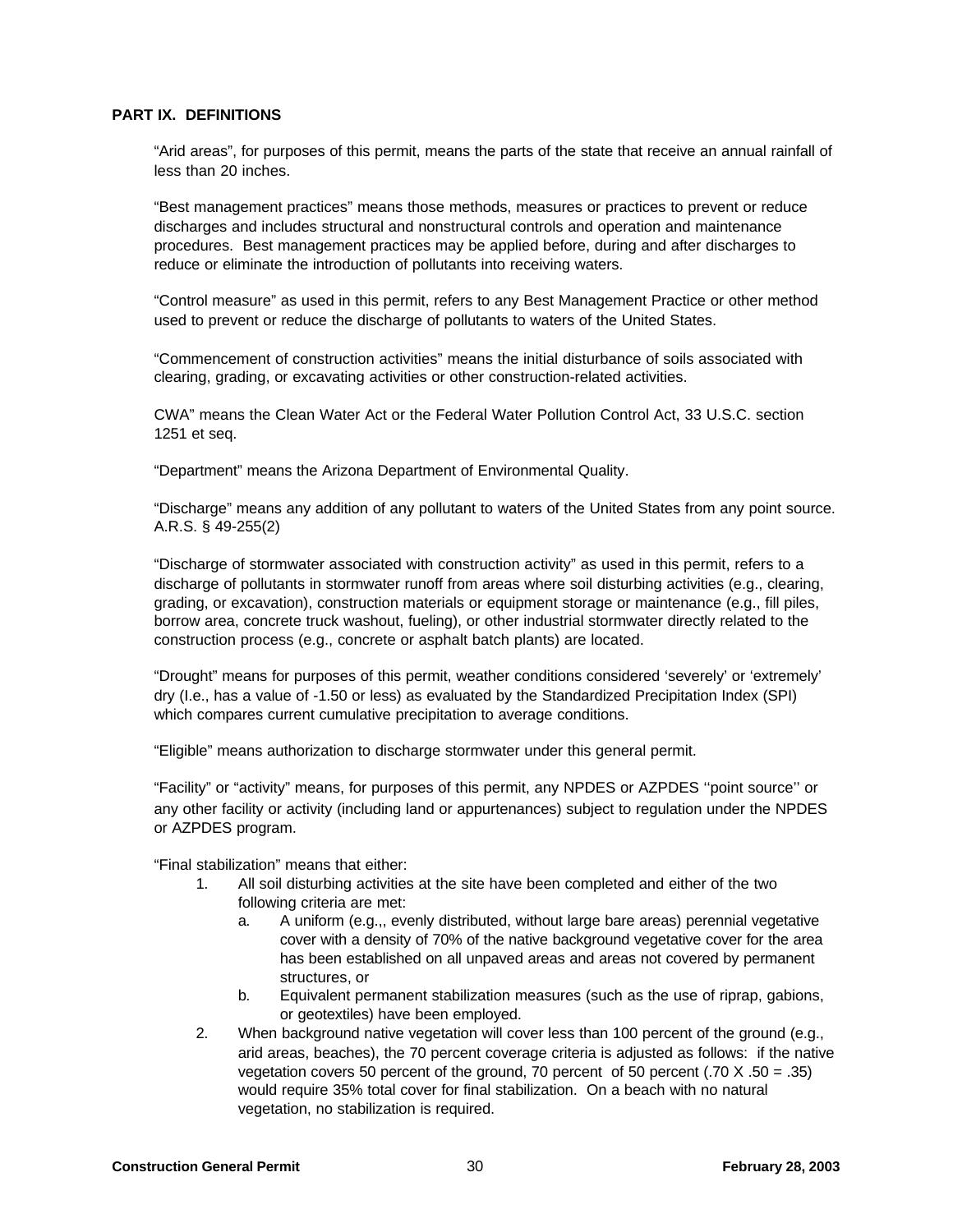- 3. For individual lots in residential construction final stabilization means that EITHER:
	- a. The homebuilder has completed final stabilization as specified above, or
	- b. The homebuilder has established temporary stabilization including perimeter controls for an individual lot prior to occupation of the home by the homeowner and informing the homeowner of the need for, and benefits of, final stabilization, or
	- c. For construction projects on land used for agricultural purposes (e.g., pipelines across crop or range land), final stabilization may be accomplished by returning the disturbed land to its preconstruction agricultural use. Areas disturbed that were not previously used for agricultural activities, such as buffer strips immediately adjacent to ''water of the United States,'' and areas which are not being returned to their preconstruction agricultural use must meet the final stabilization criteria above.

"Large construction activity" is defined at 40 CFR  $122.26(b)(14)(x)$  and includes clearing, grading, and excavating resulting in a land disturbance that will disturb equal to or greater than five acres of land or will disturb less than five acres of total land area but is part of a larger common plan of development or sale that will ultimately disturb equal to or greater than five acres.

"Large and medium municipal separate storm sewer system" means all municipal separate storm sewers that are either:

- 1. Located in an incorporated place (city) with a population of 100,000 or more as determined by the latest Decennial Census by the Bureau of Census (these cities are listed in Appendices F and G of 40 CFR 122); or
- 2. Located in the countries with unincorporated urbanized populations of 100,000 or more, except municipal separate storm sewers that are located in the incorporated places, townships or towns within such counties (these counties are listed in Appendices H and I of 40 CFR 122); or
- 3. Owned or operated by a municipality other than those described in paragraphs 1 and 2 of this definition and that are designated by the Department as part of the large or medium municipal separate storm sewer system.

"MS4" means municipal separate storm sewer system. (See definitions for "large" and "medium municipal separate storm sewer systems" and "regulated small municipal separate sewer system.")

"Navigable waters" means Waters of the United States.

"NOI" means Notice of Intent.

"NOT" means Notice of Termination.

"Operator" for the purpose of this permit and in the context of storm water associated with construction activity, means any person associated with a construction project that meets either of the following two criteria:

- 1. The person has operational control over construction plans and specifications, including the ability to make modifications to those plans and specifications; or
- 2. The person has day-to-day operational control of those activities at a project which are necessary to ensure compliance with a SWPPP for the site or other permit conditions (e.g., they are authorized to direct workers at a site to carry out activities required by the SWPPP or comply with other permit conditions). This definition is provided to inform operators of how the regulatory definitions of ''owner or operator'' and ''facility or activity'' are applied to discharges of stormwater associated with construction activity.

"Owner or operator" means the owner or operator of any ''facility or activity'' subject to regulation under the NPDES program.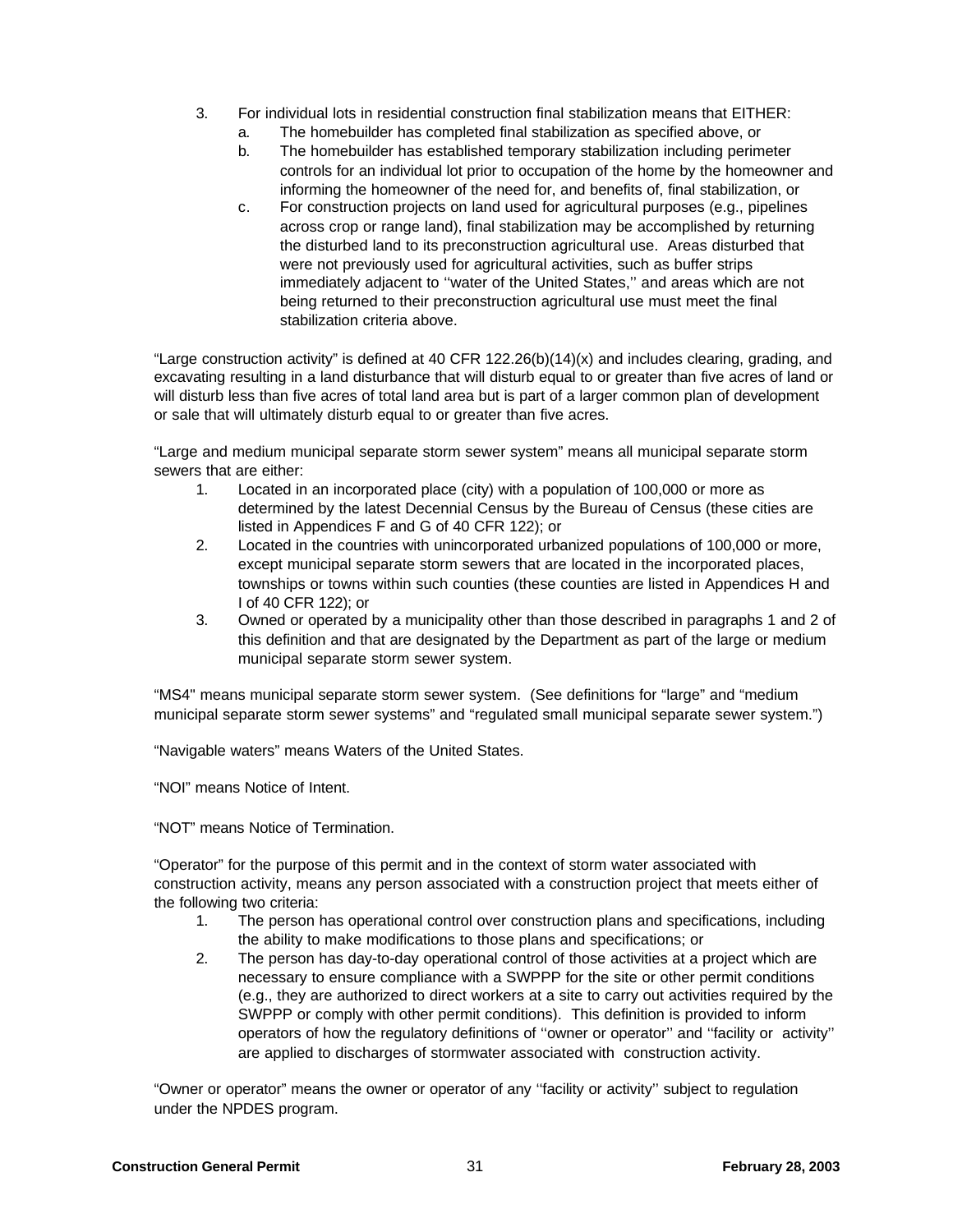"Person" means an individual, employee, officer, managing body, trust, firm, joint stock company, consortium, public or private corporation, including a government corporation, partnership, association or state, a political subdivision of this state, a commission, the United States government or any federal facility, interstate body or other entity. A.R.S. § 49-201(26)

"Point source" means any discernible, confined, and discrete conveyance, including but not limited to, any pipe, ditch, channel, tunnel, conduit, well, discrete fissure, container, rolling stock, concentrated animal feeding operation, or vessel or other floating craft from which pollutants are or may be discharged to navigable waters. Point source does not include return flows from irrigated agriculture. A.R.S. § 49-201(27)

"Pollutant" means fluids, contaminants, toxic wastes, toxic pollutants, dredged spoil, solid waste, substances and chemicals, pesticides, herbicides, fertilizers and other agricultural chemicals, incinerator residue, sewage, garbage, sewage sludge, munitions, petroleum products, chemical wastes, biological materials, radioactive materials, heat, wrecked or discarded equipment, rock, sand, cellar dirt and mining, industrial, municipal and agricultural wastes or any other liquid, solid, gaseous or hazardous substances. A.R.S. § 49-201(28)

"Runoff coefficient" means the fraction of total rainfall that will appear at the conveyance as runoff.

"Received", for the purposes of this permit, means in reference to NOIs or NOTs or Permit Waiver Certificate Forms:

- 1. The day the Form was faxed to the Department
- 2. The date of hand-delivery of the Form to the Department, or
- 3. The date the Department signs for certified mail containing the Form.

"Regulated small municipal separate sewer system" means all municipal separate storm sewers that are not already defined as medium or large. Regulated small MS4s are automatically designated if they are located in "urbanized areas" defined by the Bureau of the Census based on the last decennial census. Other small MS4s located outside urbanized areas may be designated on a case-by-case basis if the Department determines that the MS4s discharges cause or have a potential to cause an adverse impact on water quality.

"Seasonal Arid", for purposes of this permit, means the normally dry months when rainfall events are atypical in arid (annual rainfall less than 20") parts of the state.

"Significant contributor of pollutants" means any discharge that causes or could cause or contribute to a violation of surface water quality standards.

"Small construction activity" is defined at 40 CFR 122.26(b)(15) and incorporated here by reference. A small construction activity includes clearing, grading, and excavating resulting in a land disturbance that will disturb equal to or greater than one (1) acre and less than five (5) acres of land or will disturb less than one (1) acre of total land area but is part of a larger common plan of development or sale that will ultimately disturb equal to or greater than one (1) acre and less than five (5) acres. Small construction activity does not include routine maintenance that is performed to maintain the original line and grade, hydraulic capacity, or original purpose of the facility.

"Stormwater" means stormwater runoff, snow melt runoff, and surface runoff and drainage.

"Stormwater Pollution Prevention Plan" or "SWPPP" means a plan that includes site map(s), an identification of construction/contractor activities that could cause pollutants in the stormwater, and a description of measures or practices to control these pollutants.

"Waters of the United States" means: